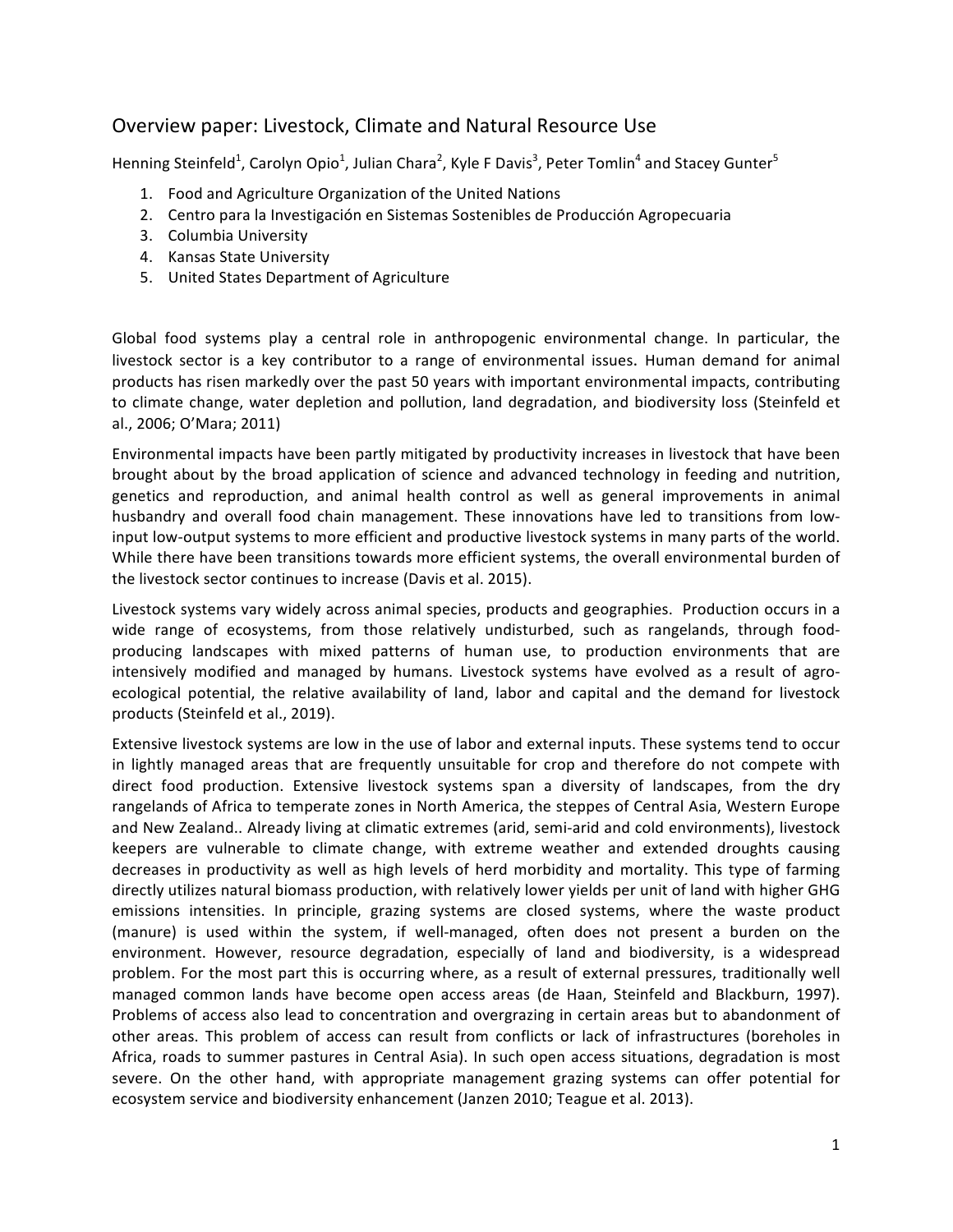Labour-intensive systems are typically operated by smallholders, mostly as part of mixed crop-livestock farms, but also as pastoral and silvopastoral systems. These systems produce milk, eggs and meat, but other outputs such manure as fertilizer or animal traction are important as well. Livestock act as a buffer and asset that can be mobilized in case of need. The majority of labour-intensive systems are subsistence family farms, which sell or exchange any surpluses locally. For these farming families, livestock are an important source of nutritious food and fulfil social and financial functions. If measured simply by yield gaps, resource use in subsistence farms is generally inefficient compared to extensive or capital-intensive systems (e.g., Herrero et al., 2013). However, there are other metrics that must be considered, particularly in relation to nutrient cycling, adding value to crop residues, providing draught power and manure and capturing carbon. Resource use in mixed farming is often highly self-reliant as nutrients and energy flow from crops to livestock and back. In situations where animals are kept for productive purposes, by definition, such a closed system offers positive incentives to compensate for environmental effects, making them less damaging or more beneficial to the natural resource base.

Capital-intensive systems are open in both physical and economic terms. They depend on external supplies of feed, energy and other inputs. The operations are usually large-scale, mechanized and vertically integrated. There is thus a greater uniformity of technology and practices than in mixed and grazing systems. These systems are defined by their reliance on external feeds that are nutritionally optimized to promote growth. For cattle, this means fattening the animals on grain- and oilseed based feeds in feedlots during the last few months before slaughter. With intensive pork and poultry production, the animals are exclusively fed purchased feeds. Farmers also use selective breeding to optimize for size, high productivity (e.g. milk yield) and rapid growth in intensive systems, and animals are kept in controlled, confined settings, often indoors. This system uses large amounts of feed and other external inputs, but also produces greater yield per unit of land than extensive farming systems. Few farmers gain directly from these systems, but many people benefit from a regular supply of safe, affordable, nutritious food. In contrast to extensive systems and integrated crop-livestock systems, these systems are almost exclusively dedicated to food production, as a response to growing demand for animal protein domestically and for export. Emission intensities are often low in these systems. However, with specialization and concentration of animals in high densities, dealing with nutrient-rich manure is a challenge for intensive systems and a major source of soil and water pollution. Capital intensive systems, through trade links, can also exert pressures on ecosystems in distant locations, for example through the use of soy from the Americas in livestock feed in Europe or East Asia. These systems, if not properly regulated, offer many opportunities to neglect their environmental costs.

## Land use and land use change

Land is the basis of food production, but is a finite resource. The tripling of food production over the last 50 years (FAO, 2017) has partly been supported by bringing more land into production, but at the same time has resulted in significant degradation and soil erosion.

Livestock grazing and feed production on arable land occupy almost one-third of the global ice-free terrestrial land surface (Steinfeld et al. 2006). They are used to appropriate the majority of global phytomass captured by human activity, mostly by converting vegetal material of no immediate other use by way of ruminant production. In total, crop and livestock production accounts for 78 percent of global human appropriation of net primary productivity (HANPP), the remaining 22 percent made up by forestry, infrastructure, and human-induced fires (Haberl et al., 2007). Krausmann et al (2008) suggest that 58 percent of directly used human-appropriated biomass was utilized by the livestock sector in 2000, while Davis and D'Odorico (2015) estimated that half of all crop calorie production was used for feed in 2011. Considering the inefficiencies inherent to biological feed conversion, the expected expansion of livestock production will likely grow as a share in anthropogenic biomass consumption.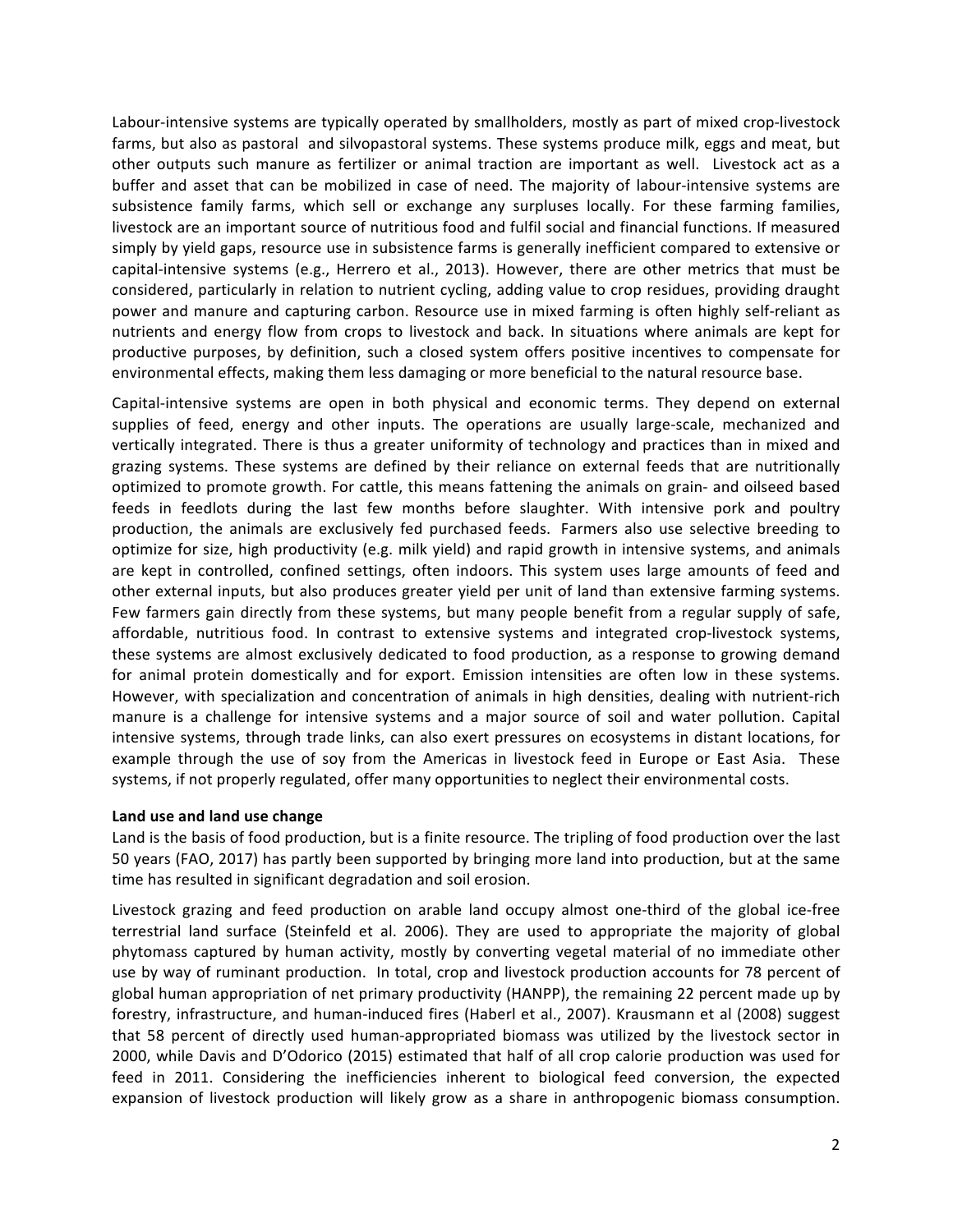Biomass appropriation does not necessarily imply a negative impact on the environment. In properly managed grass-based systems, grazing and mowing contribute to increased ecosystem productivity and biodiversity. Demonstrations in the State of Georgia (USA) with grass-fed beef production has shown with appropriate management of pasture lands, they can sequester more carbon equivalents than the beef producing enterprise emits (WOF, 2019). Derner et al. (1997) reported increased soil carbon storage in grazed versus non-grazed pastures in the shortgrass steppe of northeastern Colorado. In many regions, grasslands represent the only viable system of food production and enable communities to inhabit, and prosper in, arid and semi-arid regions. However, livestock systems, particularly in fragile landscapes with highly variable climate that livestock often occupy, are often implied in extensive land degradation (Steinfeld and Gerber, 2010; Ash and Melvor, 2005).

Livestock are an important land user, directly as pastures and indirectly through their demand for feed produced on arable land. Grass accounts for close to 46 percent of feed use in livestock systems and is a crucial feed resource for both grazing and mixed production systems (Mottet, et al., 2017).

Grasslands are facing increasing threats by multiple anthropogenic activities. The Land Degradation Assessment in Drylands (LADA) concluded that about 16 percent of rangelands are severely degraded (FAO, 2010). Other studies also reported severe degradation in grazing biomes. Nabuurs (2004) estimated that about 5 percent of soil organic carbon has been lost from overgrazed or moderately degraded temperate and/or boreal grasslands. More recently, Le et al. (2014), estimated that about 40 percent of grasslands experienced degradation between 1982 and 2006. In many parts of, grasslands are being converted either to croplands or degraded from overgrazing by livestock. Only around 20% of North America's central grasslands have not yet been developed or converted to cropland, and much of what remains is utilized for cattle grazing (Samson, et al., 1998). In China, grassland degradation in Inner Mongolia is believed generally to be a major reason for the increased frequency of severe sand and dust storms in northern China in recent decades, particularly in Beijing and adjacent regions (Shi et al., 2004).

Many of the world's grasslands are in poor condition and showing signs of degradation caused by a variety of reasons, mostly related to overgrazing and the resulting problems of soil erosion and weed encroachment. Many of the problems, particularly in low income countries, arise from the breakdown of traditional management with centuries-old nomadic and transhumant grazing systems. Population growth, urbanization, collectivization and subsequent break-up of collective farms, and land distribution have all contributed to the decline of traditional grazing systems in many regions, and their replacement with continuous overgrazing and subsequent deterioration.

In intensive livestock operations, the need for external feed drives up demand for crops and land to grow them. Today, about one-third of global cropland is used to produce feed crops (Mottet et al. 2017). Unlike ruminant systems, which mainly require grazing areas, intensive pork and poultry systems rely on cropland elsewhere for feed production. Soybean production for livestock feed becomes especially relevant in this regard because of its concentration in deforested areas in Latin America. The added impacts of land-use change in systems that source feeds from high-deforestation areas can certainly outweigh the gains from higher productivity—this impact in fact explains the higher overall emissions associated with intensive pork production at the global level (FAO, 2013). Additionally, since markets for livestock feed are global, any increase in demand can result in continued pressure for land conversion in feed production regions. There are other indirect pathways through which soybean could be leading to deforestation. For example, Fearnside (2005) suggests that while pasture occupies vast areas of land, soybean cultivation carries the political weight necessary to induce infrastructure improvements, which in turn stimulates crop expansion. Further, Nepstad et al (2006) suggest that growth of the Brazilian soy industry may have indirectly led to the expansion of the cattle herd. According to several studies (Nepstad et al., 2006; Cattaneo, 2008; Dros 2004), soybean has driven up land prices in the Amazon (5–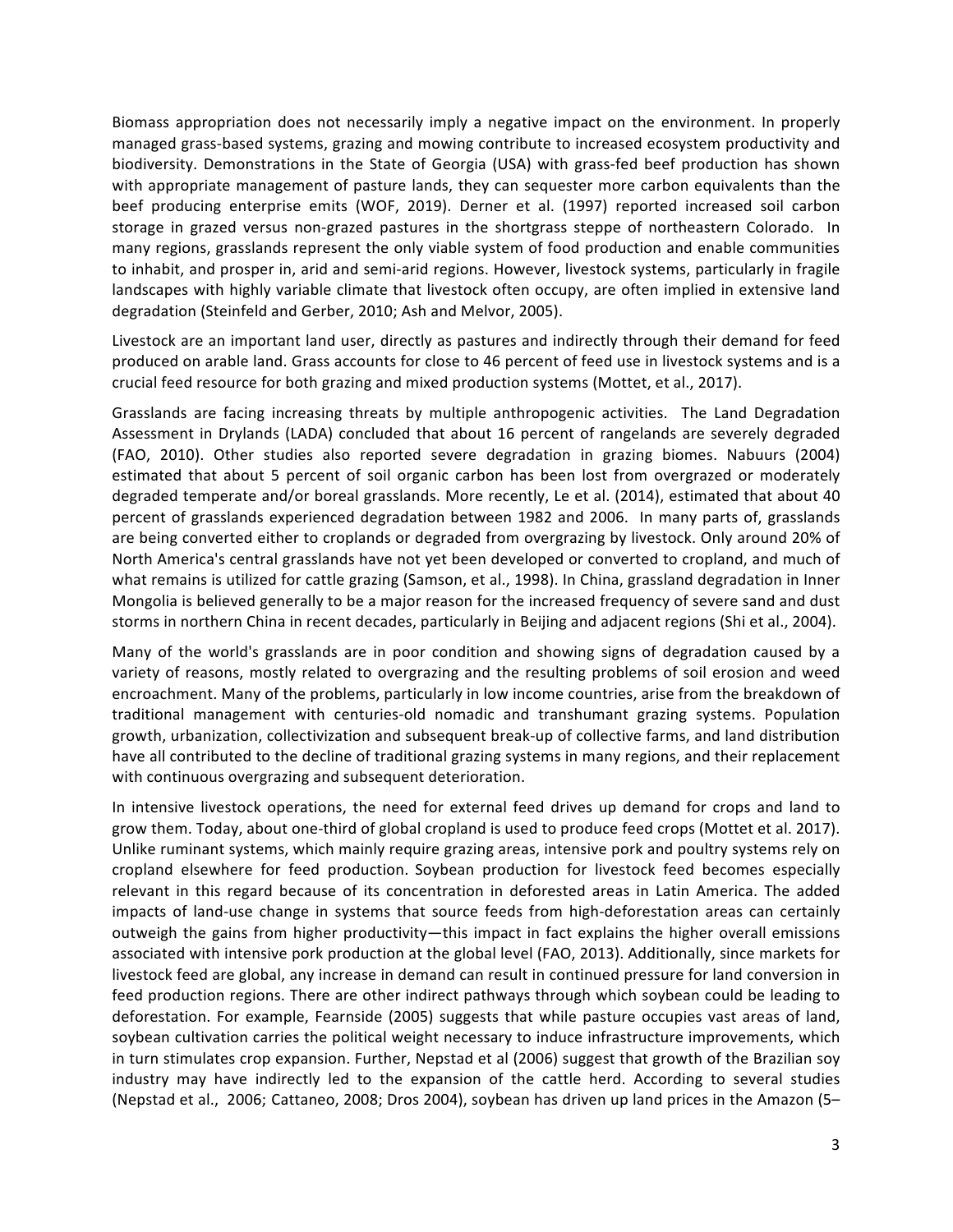10 fold in many areas of Mato Grosso) and South America, allowing many cattle ranchers to sell valuable holdings at enormous capital gains and purchase new land further north and expand their herd further.

Such pressures have contributed to the conversion of land from natural habitats to agricultural uses, particularly in tropical forest areas. Land use conversion from forest to pasture is driven by demand for livestock products, limited alternatives to livestock production in these areas, profits that can be made in land appreciation at the agricultural frontier, and lack of enforcement of policies and regulations. Land is also cleared for producing feed crops, and conversion of good pastures to crops (and vice versa; Nicholson et al., 1995) is also widespread. Converting natural ecosystems reduces biodiversity and ecosystem services (e.g., pollination, pest control, flood control). Current pasture management practices often result in land degradation, which results in the need for more forest clearing, and pasture burning to promote regrowth and nutrient cycling leads to additional forest losses from accidental fires. Forest clearing, often through burning, releases large amounts of  $CO<sub>2</sub>$  to the atmosphere, and greater livestock numbers also increase GHG emissions. At the same time, the ability of terrestrial ecosystems to absorb gases (especially  $CO<sub>2</sub>$ ) is reduced by forest clearing.

### Livestock production in a changing climate

Future livestock production requires adaptation to a complex suite of impacts linked to climate change: higher temperatures; changes in rainfall patterns, amounts and intensity, and more extreme weather events; requirements for GHG mitigation; potential competition for land resources for production of human food, animal feed, fuels, and carbon sequestration and increasing input costs due to water shortage and higher energy costs; and expectations that sustainable production and environmental protection be demonstrated.

Globally, the livestock sector contributes 14.5 percent (7.1 gigatonnes  $CO<sub>2</sub>$  equivalent) of global anthropogenic emissions (FAO, 2013), considering not only direct emissions from animals and manure, but also emissions associated with feed production and land use change, as well as processing and transport. Methane  $(CH_4)$  emissions from livestock are estimated to be approximately 3.1 Gt CO<sub>2</sub> eq. accounting for 44 percent of the total anthropogenic methane emissions. Furthermore, the global livestock sector contributes 3.1 Gt CO<sub>2</sub> eq. of nitrous oxide (N<sub>2</sub>O), about 72 percent of the anthropogenic  $N_2$ O emissions. The contribution of actual  $CO_2$  emissions from the livestock sector are estimated at 2 Gt  $CO<sub>2</sub>$ , or 6 percent of the global anthropogenic  $CO<sub>2</sub>$  emissions (FAO, 2013).

Livestock contribute both directly and indirectly to climate change. Direct emissions are produced from the animal and are associated with biological processes such as enteric fermentation and manure and urine excretion. Specifically, ruminants produce  $CH_4$  directly as a byproduct of digestion via enteric fermentation (i.e., fermenting organic matter via methanogenic microbes producing  $CH_4$  as an endproduct). Methane and  $N_2O$  emissions are produced from nitrification/denitrification of manure and urine. Direct emissions represent 49 percent of the emissions from livestock (FAO, 2013).

Indirect emissions refer to emissions associated with activities such as feed production (CO<sub>2</sub> and N<sub>2</sub>O), manure storage and application (N<sub>2</sub>O and CH<sub>4</sub>), production of fertilizer for feed production (CO<sub>2</sub>), and processing and transportation of feed, animals, and livestock products ( $CO<sub>2</sub>$ ). These emissions represent 41 percent of the livestock emissions.

Additional indirect emissions include emissions from land use linked to livestock production. These emissions are associated with deforestation (i.e., conversion of forest to pasture and cropland for livestock purposes), desertification (i.e., degradation of above ground vegetation from livestock grazing), and release of C from cultivated soils (i.e., loss of soil organic carbon (SOC) via tilling, and natural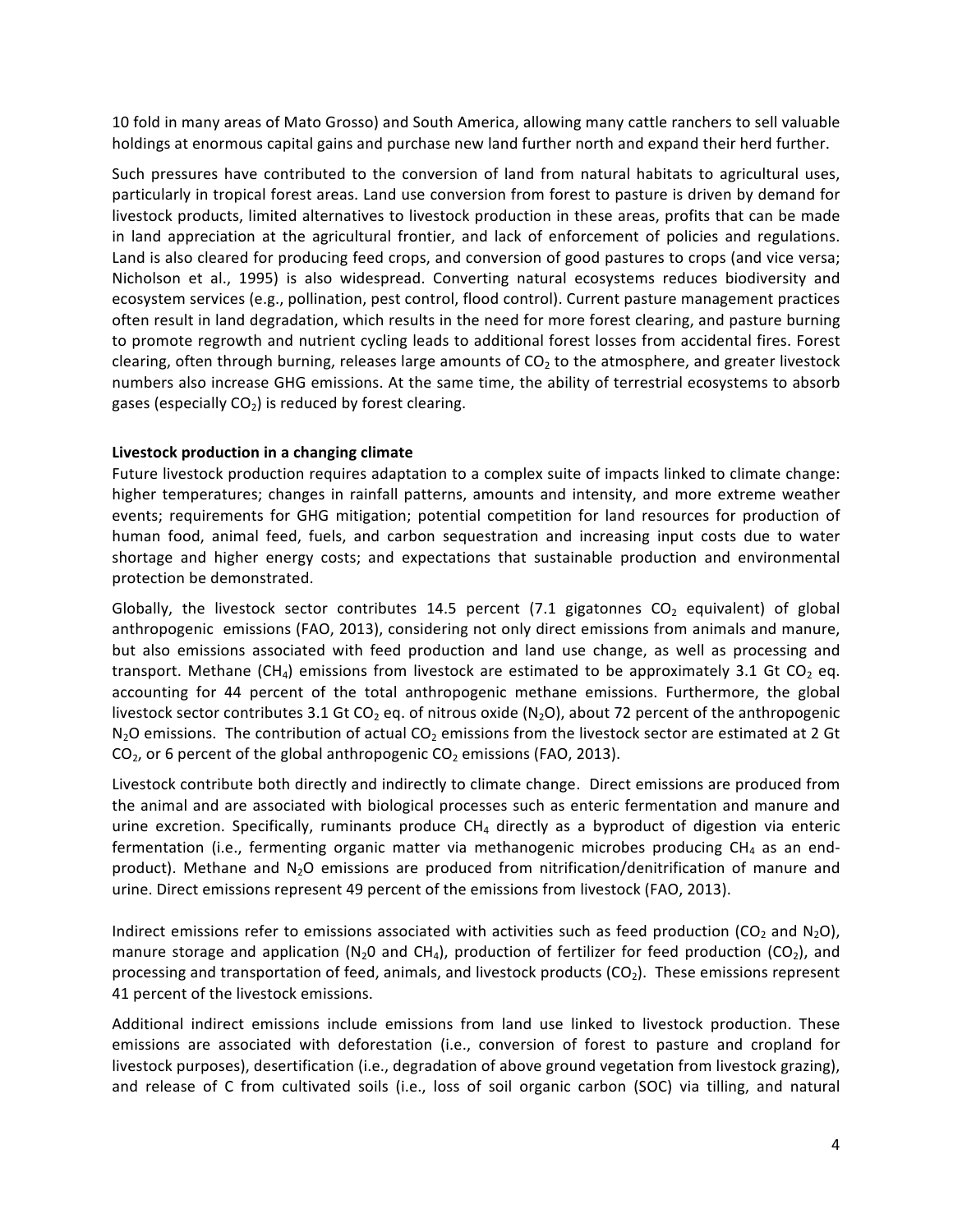processes). FAO estimates livestock induced land use change for feed production to be responsible for almost 10 percent of total livestock emissions (FAO, 2013).

Globally, there is more carbon in soil than in terrestrial plants and the atmosphere combined. Grasslands are the largest terrestrial carbon sink, occupying about 70 percent of the global agricultural area and are estimated to contain globally 343 billion tonnes of carbon, nearly 50 percent more than is stored in forests worldwide (FAO, 2010). The large area under grasslands implies that even small increments of change in soil carbon stocks in grassland can have a significant impact on global carbon balance (Sacks et al., 2014). In grazing lands soil carbon stocks are susceptible to loss upon conversion to other land uses or following activities that lead to degradation (e.g., overgrazing). Pasture area has been shrinking while arable land area has been growing, suggesting continued conversion of grassland to croplands. Around 20 percent of the world's native grasslands have been converted to cultivated crops (Ramankutty et al. 2008).

Emissions from cattle dominate livestock-related emissions, contributing around 65 percent of the total. Buffaloes and small ruminants add a further 9 percent and 7 percent respectively, so in all ruminants account for over 80% of total livestock related climate impacts, most significantly via enteric methane which are highest, per unit of milk or meat, in grazing systems.

Emission intensities (i.e. emissions per unit of product) vary from commodity to commodity. They are highest for beef (almost 300 kg  $CO<sub>2</sub>$ -eq per kilogram of protein produced), followed by meat and milk from small ruminants (165 and 112kg  $CO<sub>2</sub>$ -eq.kg, respectively). Cow milk, chicken products and pork have lower global average emission intensities (below 100  $CO_2$ -eq/kg protein). Current livestock production systems operate at very different levels of efficiency. As a result, emissions per unit of product, or emission intensities, can vary substantially within systems. For example, emission intensities for beef vary from 100 to 490 kg  $CO_2$ -eq/kg protein.

Regional emissions and country emission profiles vary widely. Differences are explained by the respective shares of ruminants or monogastrics in total livestock production, and by differences in emission intensities for each product, between regions. Latin America and the Caribbean has the highest level of livestock emissions (almost 1.3 Gt CO<sub>2</sub> eq.) due to the importance of beef. Although at a reduced pace in recent years, ongoing land-use change contributes to high  $CO<sub>2</sub>$  emissions in the region, due to the expansion of both pasture and cropland for feed production. With the highest livestock production and relatively high emission intensities for its beef and pork, East Asia has the second highest level of livestock emissions (more than 1 Gt CO<sub>2</sub> eq.). North America and Western Europe show similar GHG emission totals (over 0.6 Gt CO<sub>2</sub> eq.) and also fairly similar levels of protein output. However, emission patterns are different. In North America, almost two-thirds of emissions originate from beef production which has high emission intensities. In contrast, beef in Western Europe mainly comes from dairy herds with much lower emission intensities. In North America, emission intensities for chicken, pork and milk are lower than in Western Europe because the region generally relies on feed with lower emission intensity. South Asia's total sector emissions are at the same level as North America and Western Europe but its protein production is half what is produced in those areas. Ruminants contribute a large share due to their high emission intensity. For the same reason, emissions in sub-Saharan Africa are large, despite a low protein output (FAO, 2013).

Climate change poses a serious threat to the livestock sector, although the magnitude of the impacts is uncertain because of the complex interactions and feedback processes in the ecosystem and the economy. Shifts in climatic conditions are affecting livestock production in several ways (Rojas-Downing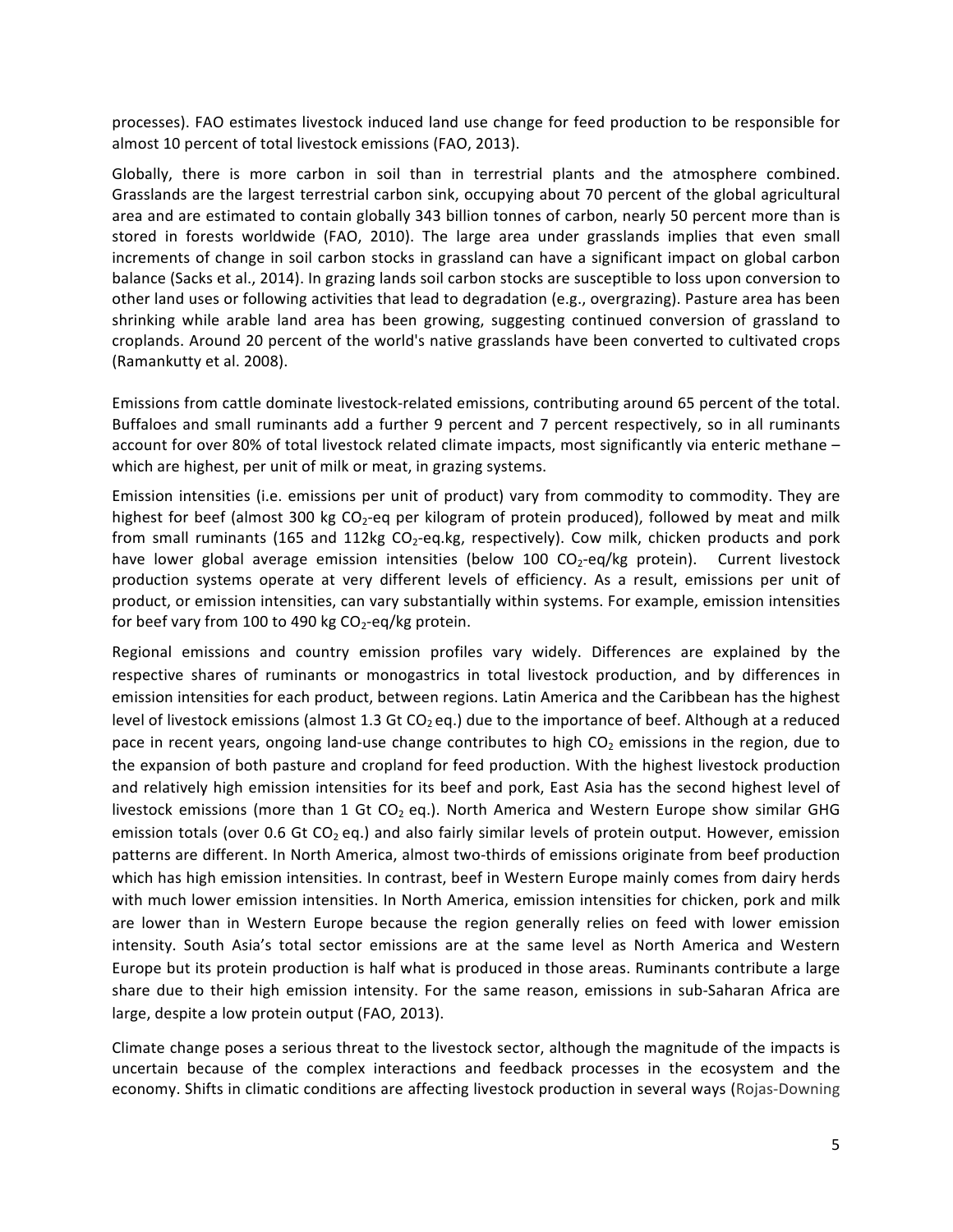et al., 2017). Temperature increases, shifts in rainfall distribution and increased frequency of extreme weather events are expected to adversely affect livestock production and productivity in most locations.<sup>1</sup> This can occur directly through increased heat stress and reduced water availability, and indirectly through reduced feed and fodder quality and availability (Chapman et al., 2012; Polley et al., 2013; Thornton et al., 2009), increased disease pressure (Lacetera, 2019), and competition for resources with other sectors (FAO, 2010; Thornton et al. 2009; Thornton and Gerber, 2010; Thornton 2010; Nardone et al., 2010).

While the effects of climate change on livestock are diverse, more serious impacts are expected in grazing systems, due to their direct dependence on ambient conditions affected by climate change, and their limited adaptation options (Aydinalp and Cresser, 2008 Thornton et al, 2009). Impacts are expected to be most severe in arid and semi-arid grazing systems at low latitudes, where higher temperatures and lower rainfall is expected to reduce rangeland yields and increase degradation (Hoffman and Vogel, 2008). Predicted changes in climate and weather are likely to result in more variable pasture productivity and quality, increased livestock heat stress, greater pest and weed effects, more frequent and longer droughts, more intense rainfall events, and greater risks of soil erosion (Stokes et al. 2010). Climate change may also impact on grazing systems by altering species composition in mixed swards. For example, warming favours tropical (C4) species over temperate (C3) species, with associated changes in pasture quality (Howden et al. 2008). Augustine et al. (2018) reported that shortgrass prairie grass in the United States when grown in-situ under  $CO<sub>2</sub>$  enrichment and warming, increased in net primary production but declined in metabolizable energy and protein concentration. While the absolute magnitude of the decline in energy and nitrogen due to combined warming and  $CO<sub>2</sub>$ enrichment is relatively small, such shifts can have substantial consequences for the ruminant growth rates during the primary growing season in the largest remaining rangeland ecosystem in North America (Augustine et al., 2018).

In contrast, the direct impacts of climate change are more limited on non-grazing systems, as animals are housed in buildings which allow greater control over ambient conditions (Thornton and Gerber 2010; FAO 2010). Indirect impacts from lower crop yields, feed scarcity and higher feed and energy prices are nonetheless important in these systems as well.

Within these broad trends, there will be large local variations, as the impacts of climate change are likely to be highly spatially specific.

The impact of climate change on livestock production is also greatly influenced by the vulnerability of livestock keepers, who are often poor. Traditionally, livestock keepers have been capable of adapting to livelihood threats and in some situations livestock keeping is itself an adaptation strategy. Even though climate change presents great adaptation challenges for livestock, it could also elevate the importance of livestock, given the greater capacity for livestock to cope with increased climate variability compared to cropping. Jones and Thornton (2009) predict that climate change and variability is likely to induce shifts from cropping to increased dependence on livestock in Africa.

Adoption of management changes for longer term adaptation is currently limited by uncertainty about the local impacts of climate change, and limited information on the best response strategies for profitable farming enterprises. Research is needed to better understand the direct and indirect effects of climate change on animal production systems for development of regionally applicable, longer term adaptation strategies (Garnaut, 2011; FAO and IPCC, 2017).

 $1$  There may also be positive impacts from warm temperatures at higher latitudes though reductions in cold stress for animals raised outside, and through reductions in winter heating costs in confined systems (FAO, 2009).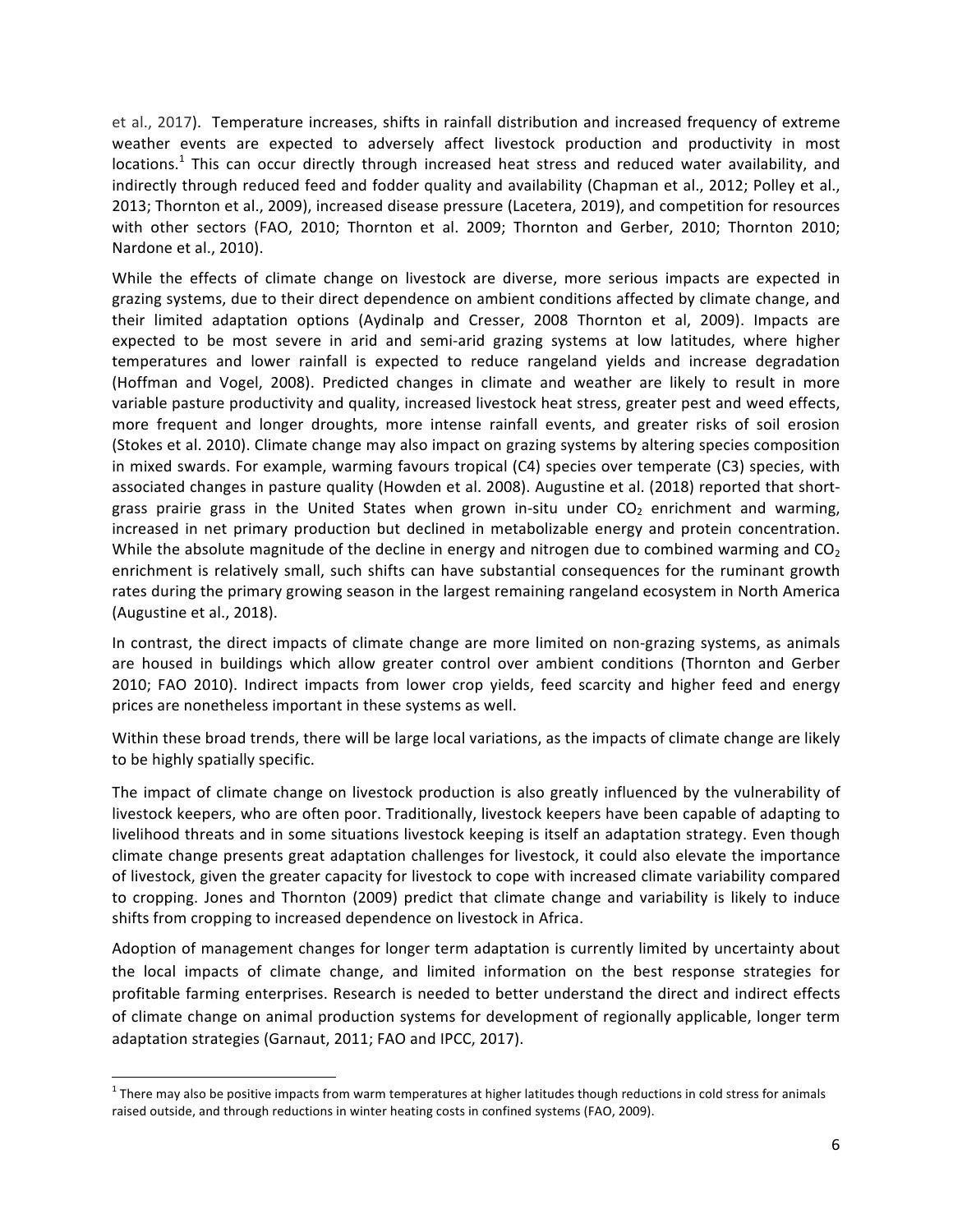### **Water Use**

Water usage for the livestock sector should be considered an integral part of agricultural water resource management, considering the type of production system (e.g. grassland-based, mixed crop–livestock or landless) and scale (intensive or extensive), the species and breeds of livestock, and the social and cultural aspects of livestock farming in different countries (Schlink, Nguyen and Viljoen, 2010).

Consumptive water use in livestock is generally divided into two categories: (1) drinking and process water – direct blue water use; and (2) water use for production of feed, fodder and grazing – blue (i.e., irrigation) and green (i.e., rainfall) water use<sup>2</sup>. Livestock production requires high amounts of water, the vast majority of which comes from indirect water use. Deutsch et al. (2010) estimated that the livestock sector uses an equivalent of 11 900 km<sup>3</sup> of fresh water annually, that is approximately 10 percent of the annual global water flows (estimated at 111 000 km<sup>3</sup>). Weindl *et al.* (2017) estimated that for 2010, 2 290 km<sup>3</sup> of green water and 370 km<sup>3</sup> of blue water were attributed to feed production on cropland.

Daily water requirements of livestock vary significantly between animal species, and within herds, differentiated by the animal's size and growth stage. Consumption rates can be affected by environmental and management factors, such as air temperature, relative humidity, metabolism and level of production. The quality of the water, which includes temperature, salinity and impurities affecting taste and odour, also has an effect. Further, the water content of the animal's diet influences its drinking water needs. Feed with a relatively high moisture content decreases the quantity of drinking water required. For example, depending on their level of milk production, dairy cows drink between 68-155 litres of water per day (OMAFRA, 2015), while swine drink between 2.6-22 litres per day (Meehan et al., 2015), small ruminants drink between 2-12 litres per day (DAF, 2014), and poultry drink between 0.05-0.77 litres per day.

Apart from drinking water for livestock, water is used to grow and process feed, and for processing output into marketable products. Gerbens-Leenes et al. (2013) found on average, the water footprint of concentrates (1000 m<sup>3</sup> tonne<sup>-1</sup>; global average) is five times larger than the water footprint of roughages (grass, crop residues and fodder crops; 200  $m^3$  tonne<sup>-1</sup>). As roughages are mainly rain-fed and crops for concentrates are often irrigated and fertilized, the blue and grey water footprints of concentrates were found to be 43 and 61 times that of roughages, respectively.

The difference in water requirements has an impact on the total water use for a specific product relying on the grain from a particular region. One kilogram of grain used in livestock feed requires about 1000 to 2000 kg of water if the feed is grown in the Netherlands or Canada. The same grain, however, requires approximately 3000 to 5000 kg of water if grown in an arid region like Egypt or Israel (Chapagain and Hoekstra, 2003).

In addition to effects on quantity used, loading of nutrients, pesticides, and antibiotics (Chee-Sanford et al. 2009) used in agriculture have negative effects on water quality and pose public health problems for humans. Phosphorous and nitrogen fertilizer pollution in particular is notorious for producing algal blooms and anoxic dead zones in both freshwater and coastal marine systems, which kill fish and reduce the palatability of drinking water for human consumption. Globally, there are over 400 coastal dead zones – up from 49 in the 1960s – and these are expanding at the rate of 10 percent per decade (Diaz and Rosenberg, 2008). An additional 115 sites in the Baltic Sea were added to the list in 2011 (Conley et al. 2011). In the United States alone, agriculture is estimated to have accounted for around 60 percent

 $2$  Blue water represents surface and groundwater, whereas green water represents water lost from the unsaturated zone of soils by evaporation and transpiration from plants derived directly from rainfall (Falkenmark, 2003). Gray water, a theoretical estimate of the amount of water necessary to dilute pollutants, varies widely depending on the pollutant (e.g., nitrate, synthetic organic chemicals) and the thresholds selected for their concentrations.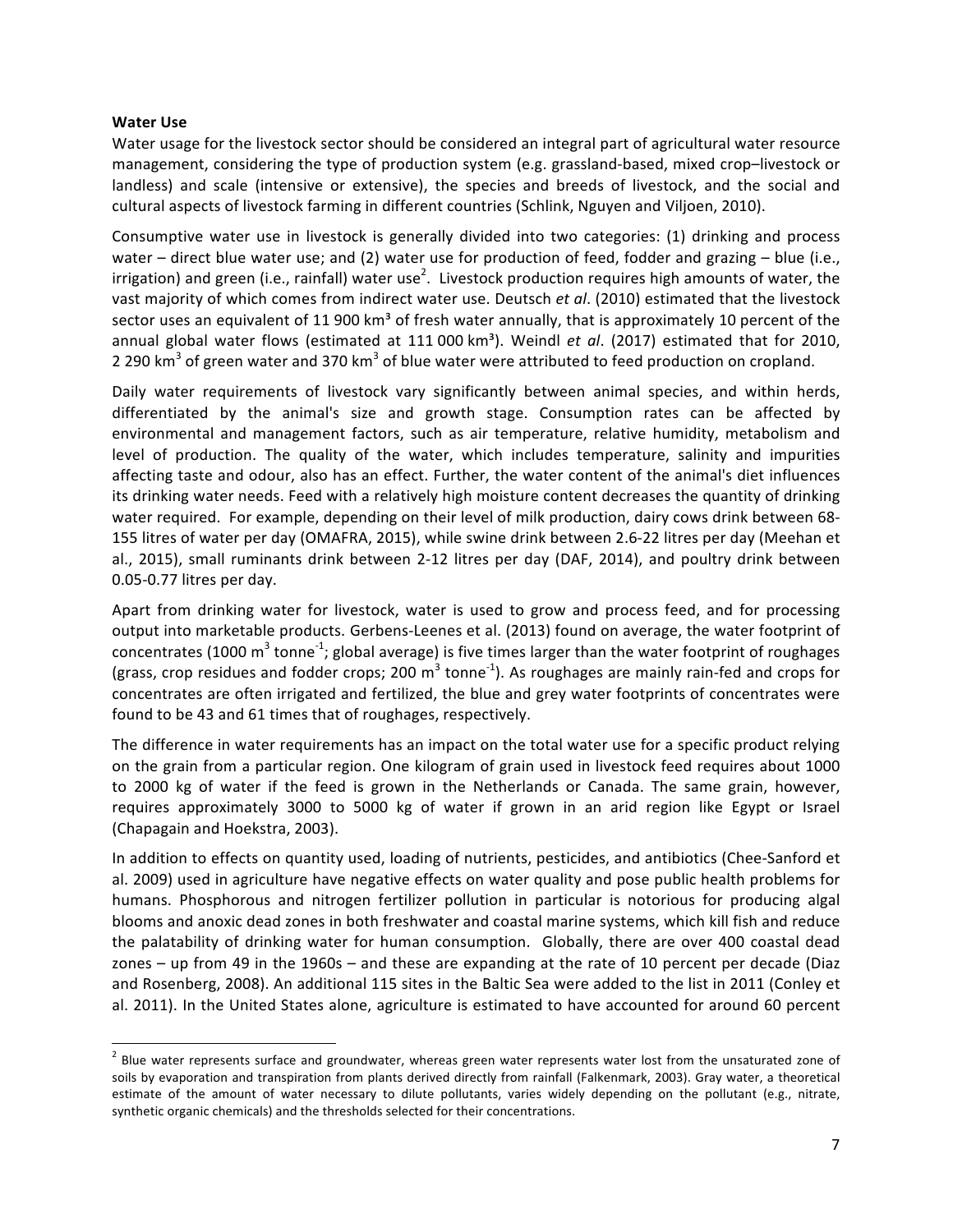of river pollution, 30 percent of lake pollution and 15 percent of estuarine and coastal pollution in 2010 (OECD, 2012; 2013).

### **Nutrient use and cycling in livestock systems**

Livestock have a positive role in balanced agricultural systems in that they can provide a large part of the nutrients for food production. The increasing use of synthetic fertilizer has played a major role in increasing the supply of food necessary to support a rapidly growing human population, and for allowing a higher share of livestock products in human diets. These gains in human nutrition are however accompanied by additional nutrient use and environmental degradation. Rapid growth in the flow of nutrients through food systems to feed a growing and more affluent population is causing serious environmental and public health impacts because of large leakages in the transformation process.

Today, nutrients are used inefficiently in most agri-food systems - resulting in enormous and unnecessary losses to the environment, with impacts ranging from air and water pollution to the undermining of important ecosystems (and services) as well as the livelihoods they support.

Animals require specific nutrients in the correct amount and composition to optimize productivity. All nutrient elements are taken up via feed and water ingested. The amounts taken up depend on the nutrient element, animal type, body mass, productivity, and management. Feeding regimes are formulated with a safety margin by increasing the concentrations of nutrients beyond those needed to meet requirements. Therefore, overfeeding results in excretion of excessive nutrients. A large percentage of the nutrient elements consumed in the feed is excreted via dung and urine (typically between 60% and >90% of the nutrients present in feed, depending on animal species, feed composition, productivity and management (Liu et al., 2017). Mineral supplements (e.g. Cu, Zn, Se, Ca, Mg) are offered to animals to boost productivity and improve health. This supplementation of animal feeds also enhances the nutrient content in animal manure, and hence the fertilization value of the animal manure. However, excessive supplementation can also make manure a pollutant.

Livestock systems are highly diverse in their nutrient management. In grazing systems, most of the dung and urine is deposited on pastures and nutrients are thus recycled, but the recycling of N and P is often low due to the spatially uneven distribution of manure. In mixed crop–livestock farms, the recycling and use of manure nutrients greatly depends on the management of manure, manure management technology, availability of synthetics substitutes and regulations. Recycling of manure nutrients is challenging in large industrial production systems with reduced access to land for manure application, resulting in nutrient loading and pollution.

Animal manure is a large source of organic carbon and nutrients, and important for improving soil quality and the fertilization of crops. Returning manure to land is one of the oldest examples of a circular economy. FAO estimates that about 70 percent of the nitrogen ingested is returned to land in the form of animal manure. While this figure seems impressive, much of the recycled nutrients is imprecisely applied resulting in unbalanced fertilization. In addition, not all nutrients are available immediately for uptake by plants and therefore lost to the environment.

Furthermore, inappropriate collection, storage and subsequent application of manure to cropland contribute to high losses of manure nutrients to air and waterbodies. Manure N and P are not effectively used in crop production due to: (1) the often incomplete collection and inappropriate storage of manure from housed animals, with large volatilization and leaching losses; (2) the poor timing and method of manure application; and (3) the relatively low prices of chemical fertilizers.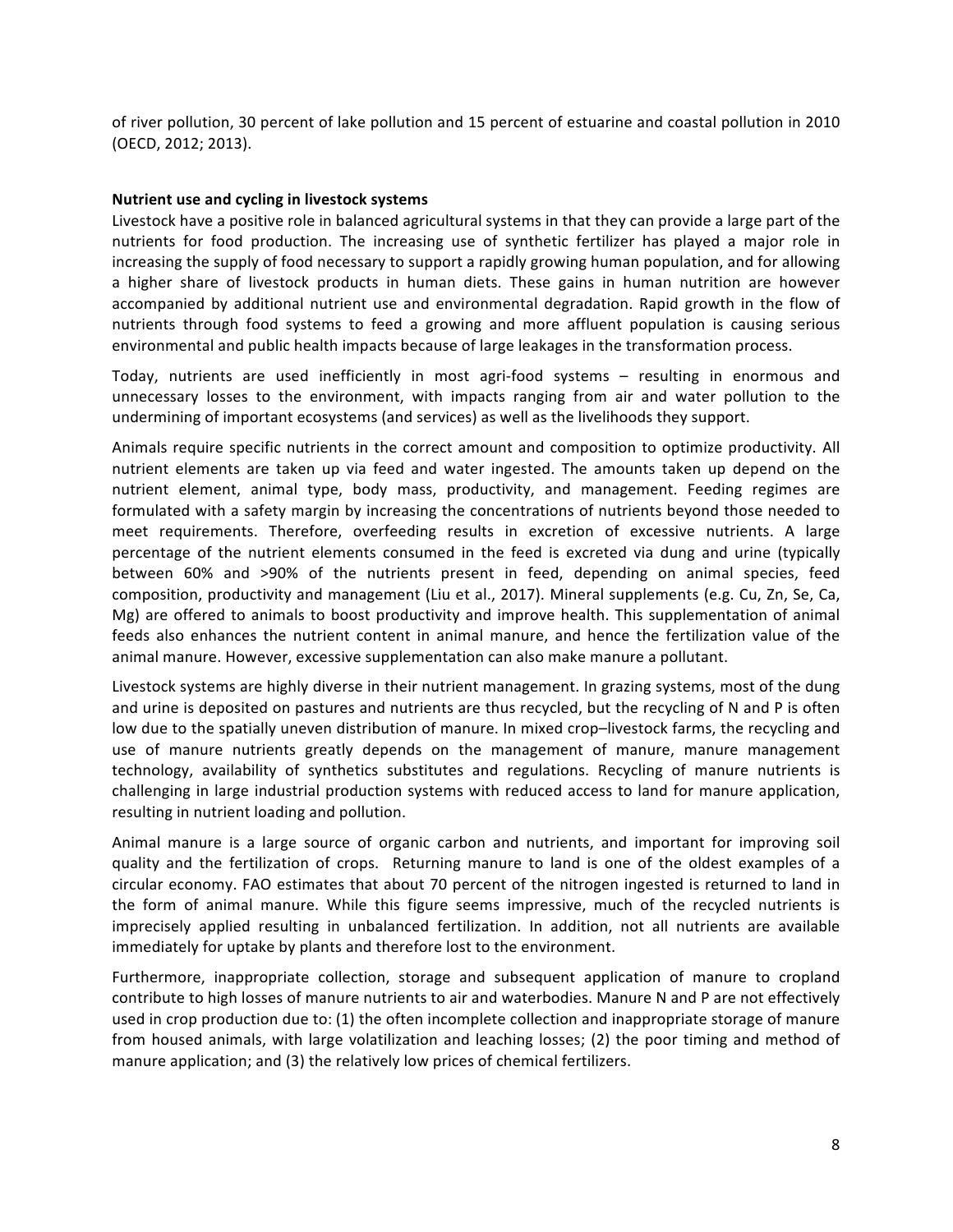The specialization and geographic concentration of livestock production since the second half of the 20th century has resulted in the spatial decoupling of crop and animal production, and limited the opportunities for the utilization of nutrients in animal manure (Naylor et al., 2008). Areas with high animal density produce excess volumes of nutrients in relation to local capacity of land to absorb this load. In large industrial livestock operations that import large quantities of nutrients in the form of feed, nutrient overloads often result in negative consequences for environment and human health. Trade in feed not only results in the concentration of excessive nutrients but also in the depletion of soil nutrients in some countries. As a result, manure nutrients are often not utilized efficiently. In contrast to the nutrient oversupply in some parts of the world (North America, Europe, South Asia, East Asia), there remain vast areas, notably in Africa and Latin America, where harvesting without external nutrient inputs (nutrient mining) has led to land degradation and depletion of soil fertility (Smaling et al. 1997; Sanchez, 2002).

Nitrogen plays an important role in animal production because it is essential for the production of animal tissues, such as meat, milk, eggs or wool. The global efficiency of nitrogen in animal production is low. Corresponding values for nitrogen use efficiency (NUE) are low for meat and dairy products (5-30 percent) as compared with plant-commodities (45-75 percent) (Westhoek et al., 2015). Ninety-six million tonnes<sup>3</sup> of nitrogen are excreted by livestock annually; equivalent to about 80 percent of the global N fertilizer demand. Nitrogen is lost through emissions of ammonia (NH<sub>3</sub>), nitrous oxide (N<sub>2</sub>O), and nitric oxide (NO). NH<sub>3</sub> contributes to eutrophication and acidification when redeposited on the land. NO plays a role in tropospheric ozone chemistry, and  $N_2O$  is a potent greenhouse gas.

Unlike N, the major concern over P is the potential pollution of surface water. Excess P in the soil is converted into water-insoluble forms, which then attach to soil particles and can erode into lakes, streams, and rivers. Erosion of soil particles containing P compounds into surface waters stimulates growth of algae and other aquatic plants. The resulting decomposition following such increased plant growth diminishes the oxygen in the water, creating an environment that is unsuitable for fish and other animals (i.e. eutrophication). Confined animal operations and excess fertilization are considered to be the major sources of P entering water bodies. In cereal grains and oilseed meals that make up the bulk of non-ruminant diets, two thirds of P is organically bound in the form of phytate. This form of P is largely unavailable to monogastric animals. Therefore, inorganic P is added to diets, usually in excess, to meet the P requirement of monogastric animals, leading to excess P excretion (Denbow et al. 1995; Humer et al., 2015). The general efficiency of utilization of dietary P is relatively low (20–27%), and a significant amount of P is contained in litter and manure (Ferket et al. 2002).

Trace elements are essential dietary components for livestock species. However, they also exhibit a strong toxic potential. When supplemented in doses above the animal requirements, trace elements accumulate in manure and represent a potential threat to the environment. Of particular importance in this regard is the feeding practice of pharmacological zinc  $(Zn)$  and copper  $(Cu)$  doses for the purpose of performance enhancement in pig, poultry, and cattle production. Pigs excrete approximately 80-95 percent of Cu and Zn dietary supplements (Brumm 1998) producing metal-enriched manures (Jondreville etal. 2003). Adverse environmental effects include impairment of plant production, accumulation in edible animal products and the water supply chain as well as the correlation between increased trace element loads and antimicrobial resistance (Brugger and Windisch, 2015).

#### Biodiversity (at different levels: species, ecosystem, agrobiodiversity)

<u> 1989 - Johann Stein, markin film yn y breninn y breninn y breninn y breninn y breninn y breninn y breninn y b</u>

 $3$  Source: FAO's Global Livestock Environmental Assessment Model – GLEAM Version 2.0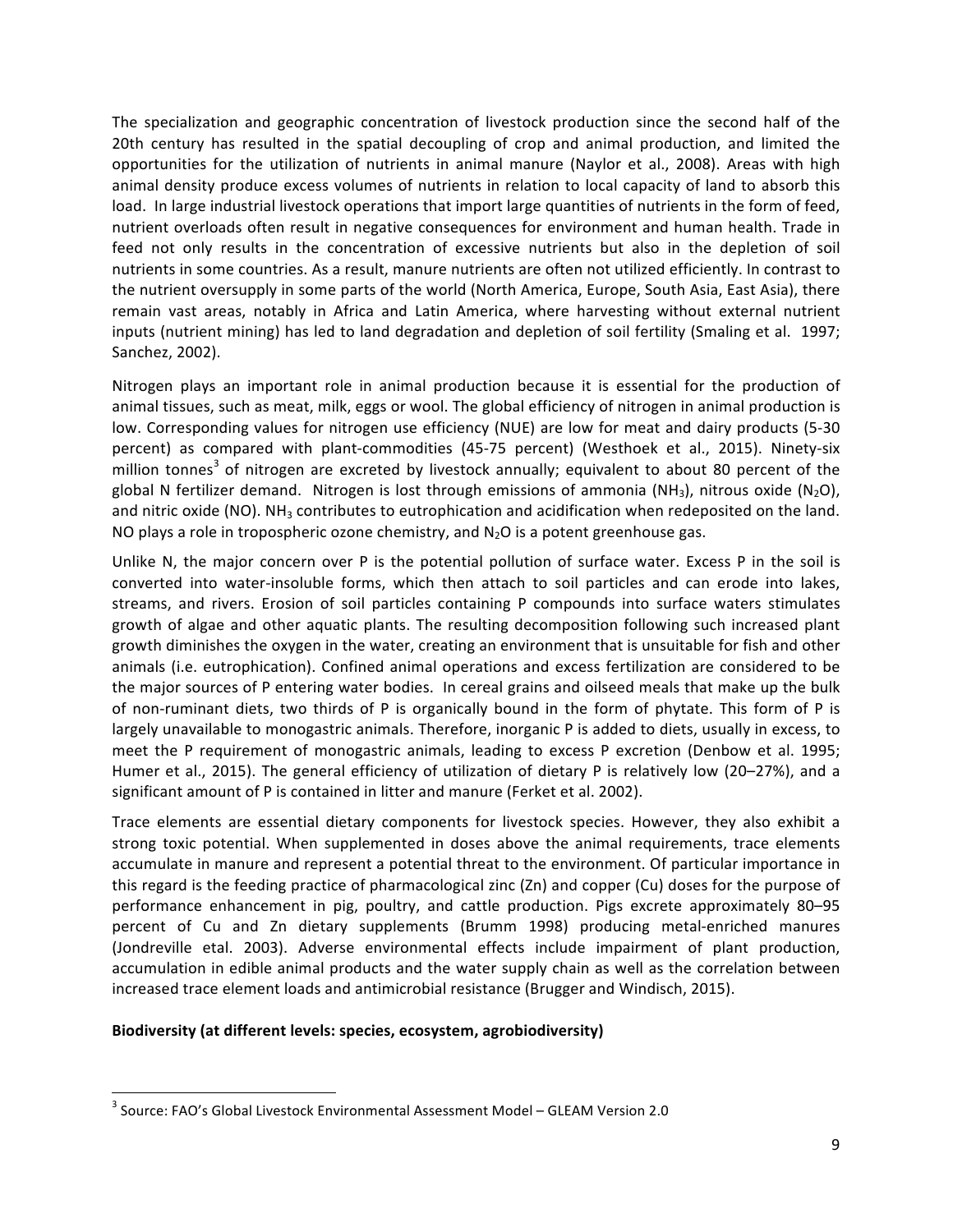The livestock sector affects biodiversity in multiple ways. Direct impacts occur through grazing and trampling, changing vegetative cover and natural habitats. Indirect impacts result from livestock include land clearing for conversion to pastures or arable land for feed or alteration of nutrient flows. Livestock production can drive the destruction of undisturbed habitats in biodiversity hotspots, such as in the conversion of primary forest to pastures or soybean in the Brazilian Amazon (Nepstad et al., 2009).

In grasslands, the relationship between biodiversity and stocking density often follows a Gaussian function, with the highest biodiversity levels found at moderate stocking densities where livestock can play the same role as wild herbivores (such as bison in North America, Collins et al., 1996) in promoting plant species richness and maintaining a high-quality grassland habitat for other taxa. The two ends of the stocking density gradient can result in biodiversity loss: abandonment because it leads to shrub encroachment and the loss of grassland species and overstocking as it leads to land degradation (Asner et al., 2004). In the United States, rangelands supply forages that support around 10% of the ruminants' needs, and with adequate livestock management they promote biodiversity conservation but also provide other ecosystem services - carbon sequestration and water provision in particular (Havstad et al., 2007). Grazing ungulates plays a key ecological role in grasslands, and can contribute positively to numerous ecosystem services. Grazing is one of the significant tools available for grassland management and is often the preferred management tool to obtain multiple goals, including vegetation management to reduce wildfire fuel loads, control of invasive weeds, maintain grassland habitat for sensitive species, support a diverse plant community structure, increase carbon sequestration, regulate beneficial nutrient cycling, control encroaching brush species and enhance wildlife habitat (DeRamus et al. 2003).

In tropical environments, the replacement of complex forest habitats (dry and humid forests) by pasture monocultures has also lead to high biodiversity loss and habitat destruction. In these cases, biodiversity conservation and recovery require a combination of forest patches and a more permeable productive matric where the tree cover plays an important role (Gardner et al., 2009; Kremer and Merenlender, 2018). 

Through livestock's contribution to GHG emissions (Gerber et al., 2013), livestock indirectly contribute to biodiversity loss caused by climate change  $-$  the second yet increasingly important driver of biodiversity loss after habitat change (Leadley et al., 2010). Nutrient pollution is the other main driver of indirect impacts of livestock on biodiversity; it reduces species richness through eutrophication, acidification, direct foliar impacts, and exacerbation of other stresses (Dise *et al* 2011, Bobbink *et al* 2010). A striking example includes nutrient runoff from grazing systems in the Northeastern coast of Australia having an impact on corals in the Great Barrier Reef (Australian Government, 2014). Nutrient pollution also occurs at the stage of feed production. For instance, nutrient loading in the Mississippi due to fertilizer use in the central US croplands (mainly used as animal feed) has caused hypoxia and 'dead zones' in the coastal ecosystem (Donner, 2007).

More than 8800 livestock breeds have been recorded globally; they underpin the capacity of livestock to provide diverse products and services across diverse environments. The proportion of livestock breeds at risk of extinction increased from 15 to 17 percent between 2005 and 2014 (FAO, 2015). Nearly 100 livestock breeds worldwide have gone extinct between 2000 and 2014. Europe/Caucasus and North America are the two regions with the highest proportion of at-risk breeds. Both regions are characterized by highly specialized livestock industries that tend to use only a small number of breeds for production. In the US, out of 284 reported breeds of livestock, 110 are at risk of extinction. The main drivers of loss of animal genetic resources include cross-breeding, changing market demands, weaknesses in animal genetic resources management programs, policies and institutions, degradation of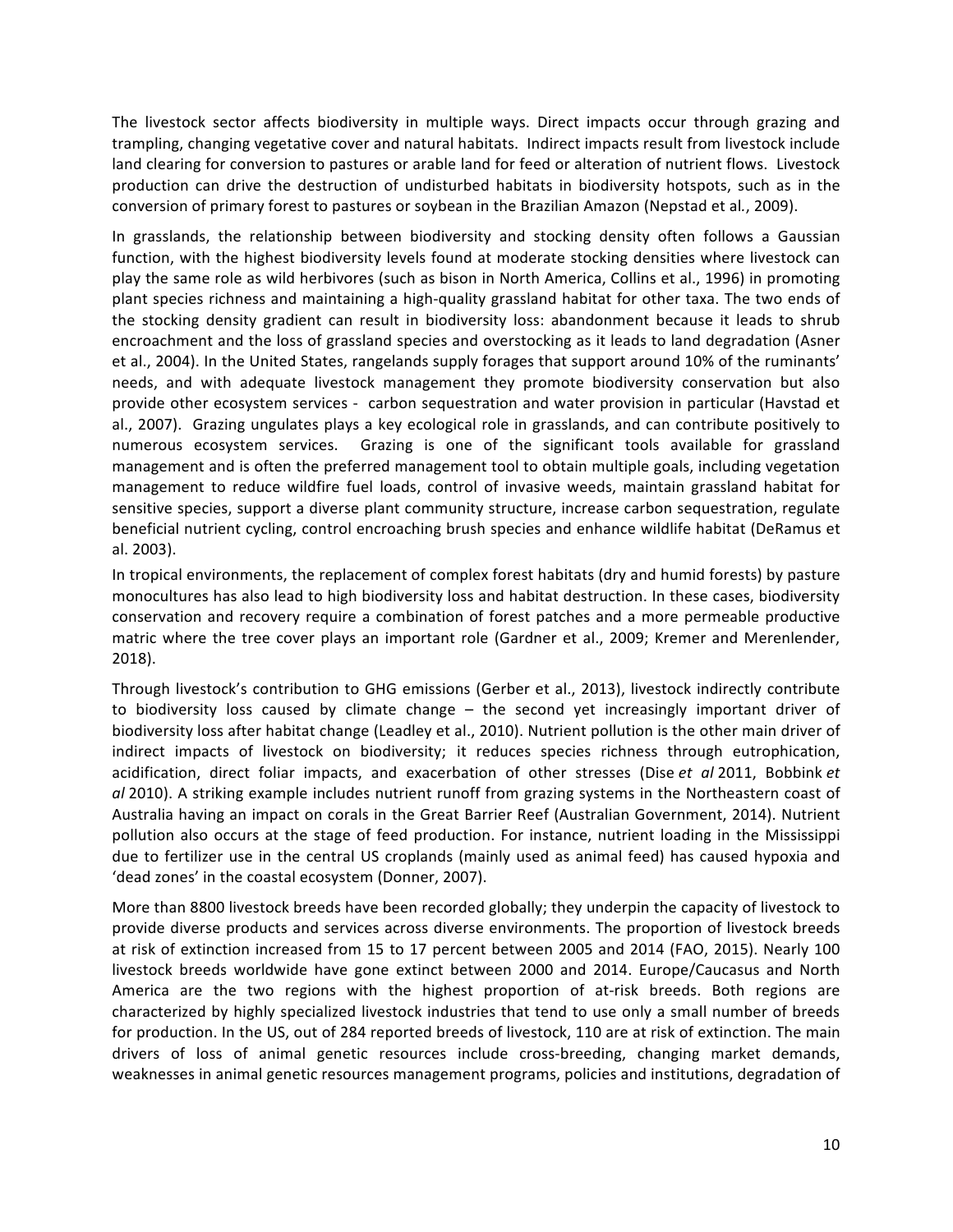natural resources, climate change and disease epidemics. Animal genetic resources are essential to cope with climate change, diseases, changing markets and limited natural resources.

## 1. Innovations to enhance sustainability of livestock systems

Despite substantial progress made, today's agri-food systems falls short of meeting people's nutrition, environmental and socio-economic needs. Billions of people are still poorly nourished, millions of livestock producers live at subsistence level, enormous amounts of food go to waste and poor production practices are taking a toll on the environment and natural resource base. Innovations in technology – as well as in policy, financing, and business models – are essential to realizing a sustainable livestock sector.

Global livestock production has already benefitted from a wide range of innovations. Advances in animal nutrition and health, improved artificial breeding techniques, plant breeding, use of fertilizers and crop protection chemicals, mechanization and the recent addition of biotechnology are some examples.

Providing sufficient, safe nutritious food for more than 9 billion people by 2050, while protecting our planet, presents an enormous task. Innovation will be the fundamental engine of long-term growth and is crucial to enabling emerging economies to grow sustainably. Examples of new technologies include advanced precision livestock production technologies; digitalization and data enabled differentiation technologies e.g. big data, the Internet of Things (IoT), artificial intelligence and robotics and blockchain; and development of novel products.

New technology is not only about improving efficiency  $-$  it is also helping make a huge difference to the health and well-being of animals. An example of an integrated precision livestock farming framework is the IOF2020<sup>4</sup>. This European Union funded project is using sensors to collect and link real-time farm data of individual animals/animal groups to data from slaughter plants with the intent to provide farmers with feedback on their management strategies and help to optimize animal well-being and production profits.

These new technologies are also transforming how innovations are being conceptualized, designed and commercialized and, more generally, how businesses operate. Technology is also becoming increasingly connected, and merging with other disciplines e.g. engineering and biology. Biology and biotechnology offer potential to improve the efficiency of food production from livestock; to reduce environmental impact per unit food produced; to reduce the impact of disease; improve animal welfare; to enhance product quality and nutritional value, and to safeguard human health. Innovative ways to protect, treat and tend to the animals means the field of animal health is now evolving to parallel advances in human care. For example, the One Health Initiative<sup>5</sup> advocates for collaboration between medical disciplines to link human and animal medicines.

It is important to recognize that addressing the challenges outlined above requires changes and innovations beyond the food system. Within the context of the food system, innovation can occur in many relevant areas. Within the technology area, advances in big data and analytics, block-chain, mobile services, internet of things and biotechnologies, among others, are all changing the way food is produced, distributed and consumed. Beyond the development of new technology solutions, innovation encompasses social innovation: new economic and business models, new policy and governance approaches. Finally, innovation in the food system can touch diverse parts of the value chain (on-farm

<u> 1989 - Johann Stein, markin film yn y breninn y breninn y breninn y breninn y breninn y breninn y breninn y b</u>

 $4$  Internet of Food and Farm 2020: https://www.iof2020.eu/trials/meat

 $5$  One Health Initiative: http://www.onehealthinitiative.com/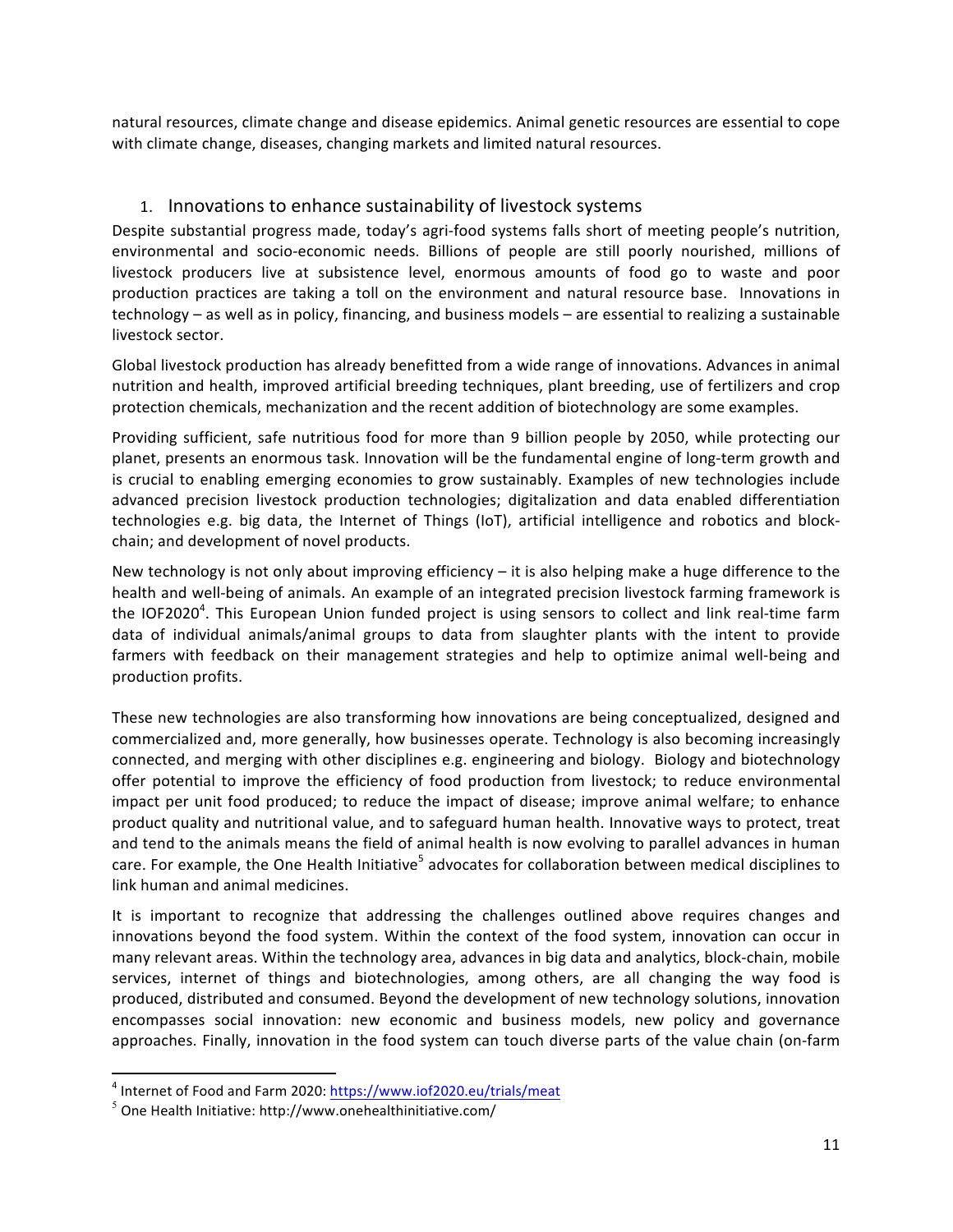production or retail), different production sectors (crops, livestock, fisheries, forestry), product categories (crops, meat, dairy, etc.), or multiple benefit areas (nutrition, livelihoods, biodiversity, soil or water quality, etc.).

### Innovations that improve the efficiency of livestock systems

One potential solution is to make livestock systems incrementally more productive and more efficient in resource use. In many parts of the world, technological innovations have revolutionized livestock production and have helped to deliver considerable improvements in livestock productivity. For example, in the USA, dairy cows produce four times more milk than 75 years ago (Capper et al., 2009). This increased productivity is attributed to improved genetics, advanced technology, and better management practices, including advanced breeding innovations (artificial insemination, embryo transplants, and sexed semen) (Khanal and Gillespie, 2013). Blayney (2002) cites technological innovations substitution of machinery and equipment (capital inputs) for labor increased the efficiency of production); changes in the milk production system, and specialization as the main underlying forces that shaped the direction and magnitude of milk production in the USA.

However, there is a large yield gap between actual and potential productivity in many livestock systems, and productivity is still stubbornly low in large parts of sub-Saharan Africa, Latin America and South Asia. High income countries already enjoy the benefits of past innovations that have sharply increased production and resource efficiency. New and emerging technologies could allow them to go even further, while enabling developing nations to "leapfrog" to highly productive, low-carbon production systems. With technologies such as genome sequencing, semen sexing, optimized animal diets, animal health technologies (e.g. improved diagnostics and genomics applied to vaccine development) and embryo transfer, science and technology could soon bring some animals to peak productivity.

Farmers and agricultural companies are increasingly using 'smart farming' solutions to enhance efficiency, productivity and decision making. Such technologies not only aid the monitoring and management of production, but also generate large volumes of data that can be gathered, analyzed, and interpreted to inform critical farming decisions.

Technologies of precision livestock farming (PLF) have the potential to contribute to the wider goal of meeting the increasing demand for food whilst ensuring the sustainability of production, based on a more precise and resource efficient approach to production management  $-$  in essence 'producing more with less'. With the explosion in the digital revolution, technologies focused on, for example, Big Data and 'the Internet of Things' have also opened numerous doors for the advancement of precision farming techniques. The importance of PLF is growing globally, as evidenced by current agricultural research agendas in the EU (European Commission, 2018) and US (National Academies of Sciences, Engineering and Medicine, 2018).

PLF emerged from the need to inform farmers more regularly and in more detail on the health, welfare and productivity of their animals and to help them make quick and evidence-based decisions on the animals' needs (Norton and Berckmans, 2018). It is a management system for livestock through continuous automated real-time monitoring of production/reproduction, health, the welfare of livestock, and environmental impact. Farm processes suitable for precision livestock production include animal growth, milk and egg production, detection and monitoring of diseases and aspects related to animal behavior and the physical environment such as the thermal micro-environment and emissions of gaseous pollutants. Advanced precision management technologies that combine IT-based management systems, and real-time data monitoring, big data analytics and advanced robotics could allow farmers to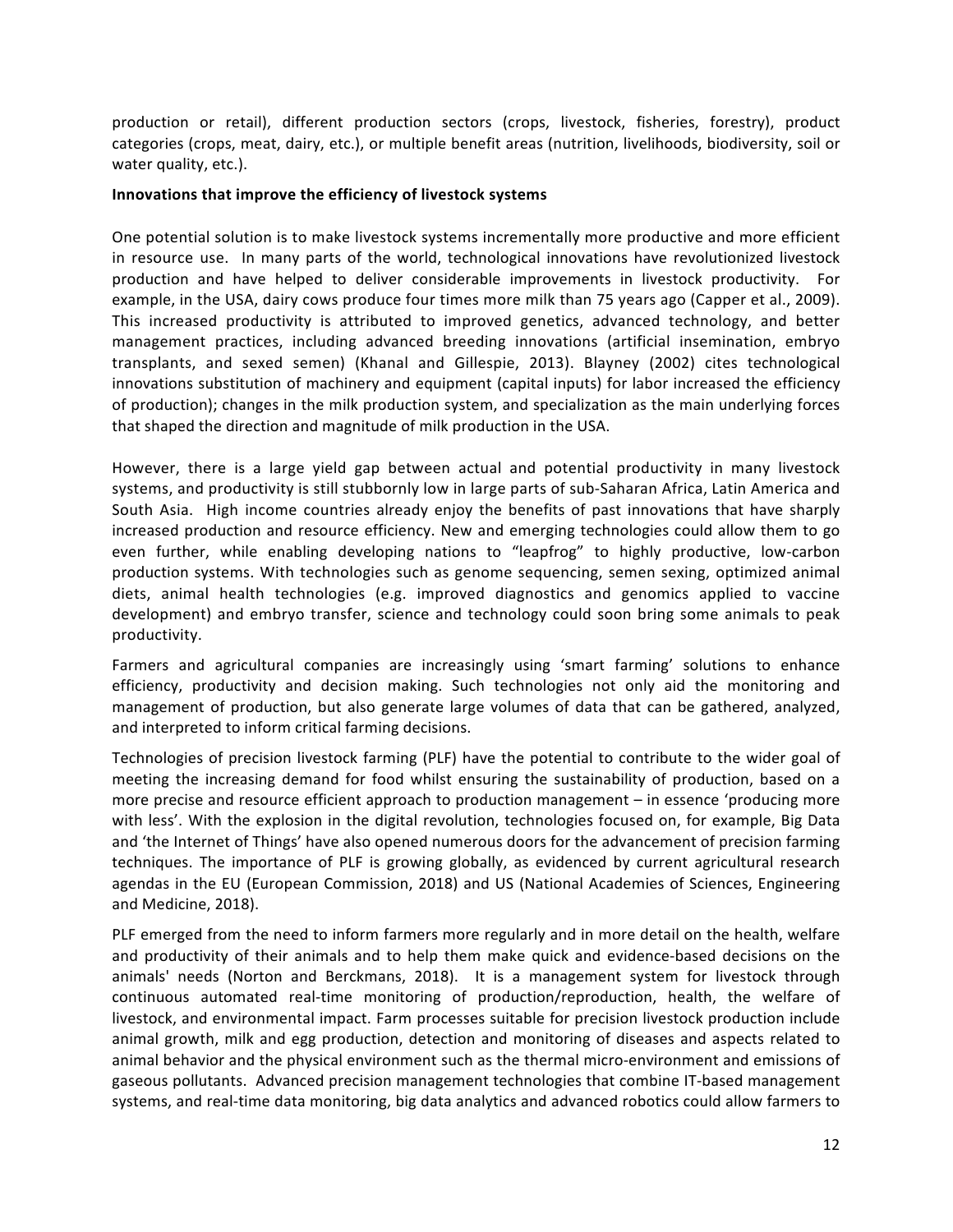apply the optimal amount of inputs for each animal and crop and assist with the management of livestock, thereby boosting yields and reducing resource use and waste including GHG emissions. By tracking inputs, such as feed, water and energy, these technologies allow farmers to monitor resources, as well as the health, welfare and performance of their animals (Berckmans, 2014; Bell and Tzimiropoulos, 2018).

Livestock farmers in high income countries have been early adopters of technologies such as robotics, and rapid advances are being made in everything from automatic milking, to feeders to herder bots, designed to act like robotic shepherds. The take-up is a relatively small percentage at the moment, but an EU foresight study predicts that around 50 percent of European cows will be milked by robots by 2025 (European Parliamentary Research Service, 2016) This technology is more than labor saving: automated milking robots enable cows to be milked according to their individual biorhythms, improving their health and yield. At the same time, robots capture vast amounts of information. All this digital data can be used to provide the farmer with an overview of the health of a whole herd as well as specific information for individual animals.

Supporting this is better nutrition, improving an animal's conversion of feed into protein. Adding natural enzymes and organic acids increases the digestibility of feeds, enabling animals to draw more nutrition from a greater variety of poorer plants. A growing understanding of animals' precise nutritional needs is producing feeds tailored to optimize their energy, protein, and vitamins while improving overall wellbeing—better yields and healthier herds. Precision feeding can be a highly effective tool in enabling a reduction of feed intake per animal while also maximizing individual growth rates. The monitoring of the growing herd where measurement of growth in real time is important to provide producers with feed conversion and growth rates. It enables the provision of the right amount of feed, in the right nutrient composition, at the right time, and for each animal individually (White and Capper, 2014).

Maintenance of health will be one of the biggest challenges for efficient livestock production in the next few decades. The trajectory of intensification of livestock systems raises productivity but can also have adverse effects on animal health and welfare, and may increase the risk of rapid and far-reaching disease outbreaks. To meet the current and emerging challenges of disease surveillance, diagnostics and control, early disease detection and response are imperative. This involves the ability to perform rapid diagnosis on the farm itself. Through ICT and the IoT, more performance-related data can be collected from the animals, for example through cameras and image recognition software, sensors, as well as weight or sound monitoring. In addition, data from livestock facilities can also help to improve animal health, for example through climate, air quality and ventilation monitoring. An example is the Individual Pig Care a management tool for pig farmers, based on enhancing the direct observation of the pigs in the nursery-growing phase, to allow early detection of health problems and therefore have the necessary information to effect a rapid response to them (Pineiro et al., 2014). In addition, new systems for data monitoring for feed and water consumption can be used for the early detection of infections (Shi et al., 2019). Acoustic sensors can detect an increase in coughing of pigs and calves (Carpentier et al., 2018) as an indicator of respiratory infection.

While PLF potentially brings new information or data sources for enhanced farm level monitoring, awareness, and decision making, adoption by the farmer is reliant on the perceived benefits and investment needed, which may be influenced by the production system i.e., high versus low input system.

Increasing production efficiency is essential to sustain socio-economic progress in a world of finite resources and ecosystem capacity, but it is not sufficient. The aggregate impact will depend on how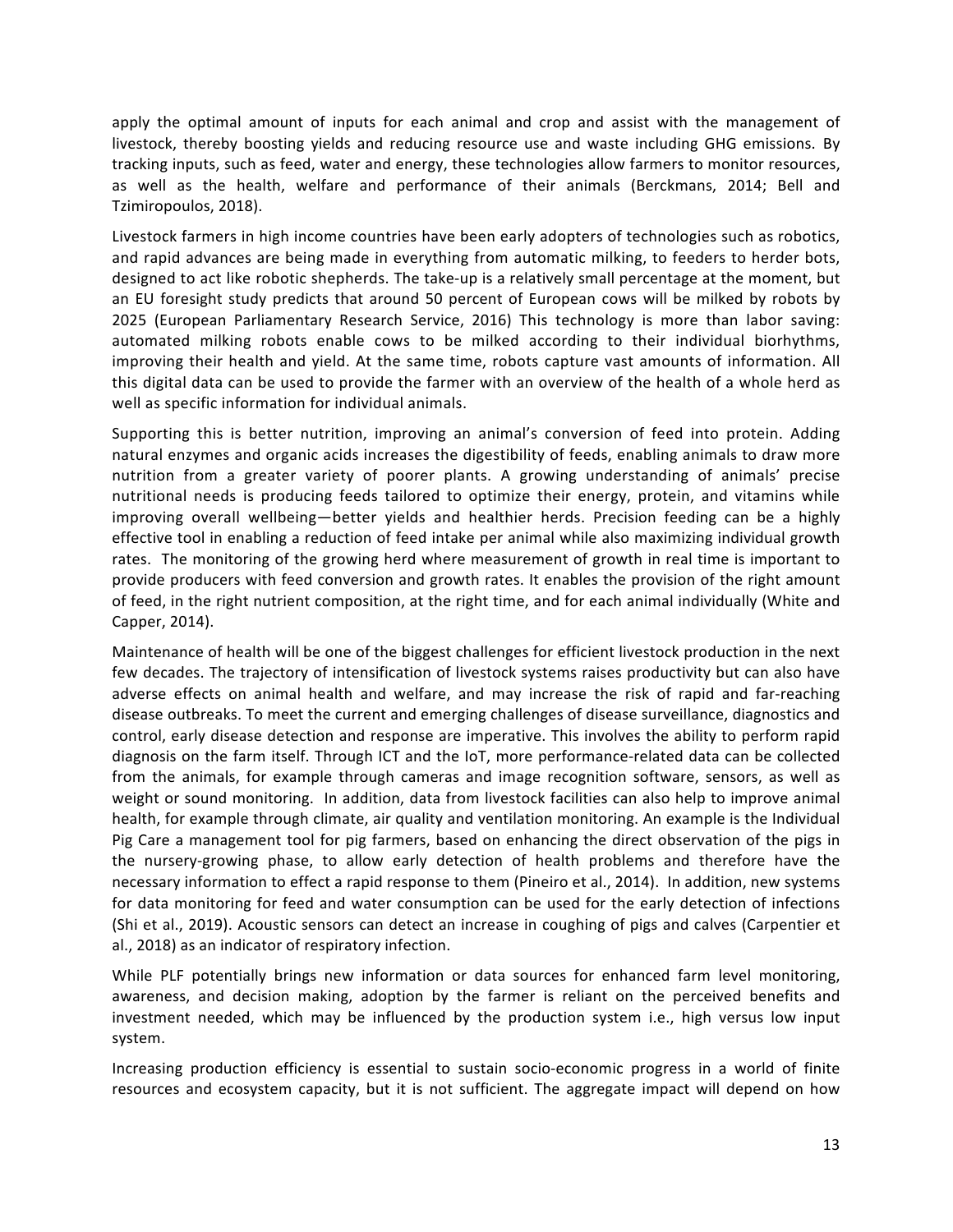productivity growth will be met. There is an increasing body of evidence showing that it is possible to reduce stock numbers and thus reduce GHG emissions, while maintaining or improving profitability. The flip side to efficiency gains is as farmers reduce emissions by becoming more efficient they will be tempted to increase animal numbers to make more profit. If animal numbers keep increasing, there's little room for lowering emissions. More animals means more feed, more land, nutrients and emissions. These types of feedback effects suggest that there is a need to look beyond isolated efficiency improvements and instead address in an integrated way the production of livestock products, such a perspective implies identifying that optimal level of production that delivers environmental benefits.

#### **Innovations to enhance natural resource stocks**

While efficient production remains necessary to reduce GHG emissions and other environmental impacts, it is not sufficient to realize an absolute reduction in the natural resource demands of livestock production. Natural and managed ecosystems need to be harnessed as carbon sinks to offset emissions through the potential offered by regenerative grazing. It includes strategies to regenerate the soil's natural vigor and microbial capacity to sequester carbon and nitrogen. Regenerative grazing practices can be applied in silvo-pastoral, agroforestry or pasture-based systems. Practices include management of grazing to stimulate biomass growth and overall pasture and grazing productivity, while increasing soil fertility, biodiversity and soil carbon sequestration. Grassland recovery can offer a solution to the growing pressure on land and slow down agricultural expansion into forests and other natural habitats. Vegetative cover can increase, building carbon stocks both above ground and in the soil. Restoring grasslands also protects ecosystems, improving their resilience to a changing climate.

The PLF approach has the potential to bring the benefits of monitoring and control of nutrition and health normally associated with intensive systems to rangeland systems. Through technologies such as use of bioacoustics (virtual fences, sensors) or drones, the concept of precision farming has been introduced to grazing systems (Rutter, 2014; Elischer et al., 2013). Drones are increasingly used to monitor the health and productivity of both animals and the land they graze. Able to operate over vast areas of difficult terrain, a drone fitted with infrared sensors and multi-spectrum, high-definition cameras can send real-time images of herds and flocks. This can help farmers to quickly and easily find lost animals, identify newborns, and diagnose sickness in herds and individual animals. Equally, drones can show the condition of pasture, informing decisions on moving animals for food, water, or safety.

Not all improvements are high-tech. For example silvopastoral systems do not necessarily require large capital investments, but relatively large investments in labour and knowledge. They need high quality human capital for efficient operation. Although technological innovations have played an important role to improve animal production efficiency in the developed world, still a great percentage of animal products, mainly beef and milk is originated from pasture and mixed systems. For example, according to Mottet et al. (2017) 87 to 93% of beef produced globally comes from diversified systems. In several parts of the world the introduction and management of trees and shrubs have played an important role in the development of integrated cattle production. Silvopastoral systems defined as the intentional integration of livestock, trees, shrubs and grasses on the same land unit (Jose et al. 2017) allow the intensification of cattle production based on natural processes, and promote beneficial ecological interactions that manifest themselves as increased yield per unit area, improved resource use efficiency and enhanced provision of environmental services. Globally, the main SPS include live fences, windbreaks, scattered trees in pasturelands, managed plant successions, cut-and-carry systems, tree plantations with livestock grazing, pastures between tree alleys and intensive silvopastoral systems (ISPS) (Murgueitio and Ibrahim 2008; Murgueitio et al. 2011, Chará et al. 2019). Businesses are leveraging regenerative livestock systems, as the sourcing of raw materials has the potential to be a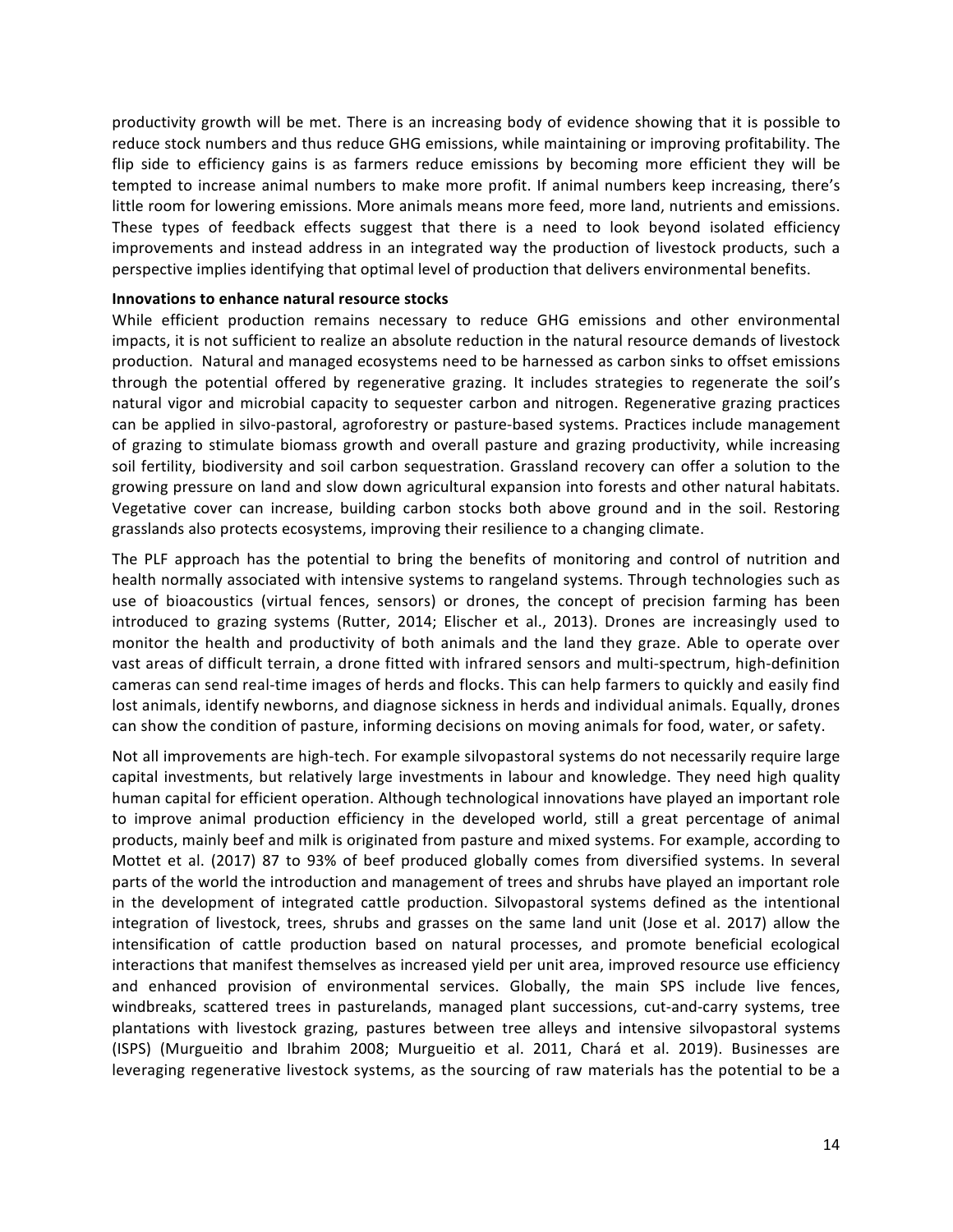game changer, e.g. leather and fiber supply chains that come from grazing systems, such as wool and cashmere are gaining ground in the fashion industry.

### **Innovations that integrate livestock in the circular economy**

The livestock sector plays a major role in food and nutrition security by providing protein-rich food with high nutritional quality, by valorizing landscape and resources that cannot be otherwise used. Transforming livestock systems towards more sustainability is a crucial objective which requires fostering the agro-ecological, social and economic services provided by the livestock sector.

Institutional and technological innovation in the food system can play an important role in helping build the circular bio-economy, a concept for integrated production and consumption systems that use renewable biological resources to produce food and feed, materials and energy. Circularity may be achieved by managing flows of nutrients and energy at various scales: within farms, at landscape/regional level, within the food system, and at global scale. It is essential to explore solutions that improve efficiency of resources and land use by reconnecting livestock and plant production, make use of local protein sources, implement recycling approaches to make use of biomass and unused land, make use of by-products that are unfit for human consumption and develop new alternative feed sources.

Value chains also stand to benefit from innovations  $-$  improved collaboration, efficient supply chains and enhanced traceability could dramatically improve food systems outcomes. The integration or coupling of value chains can facilitate the exchange, use and re-use of biomass feedstocks for livestock production. The valorization of waste streams of one supply chain can be the raw materials for another. In this scenario, animals would be fed from food waste, by-products from agro-industrial or bioenergy plants. This reduces the need for new resources and the associated emissions. Addressing food waste and food loss at the farm and consumer levels offers opportunities for bio-innovation to contribute to more circular models; for example, the safe and efficient conversion of post-harvest losses and byproducts from farming and processing as a renewable energy source for fertilization or other applications is a win-win situation for farmers and the environment. In Japan, the Food Waste Recycling Law allowed the Japanese food industry to reduce, reuse, and recycle an average of 82 percent of its food waste in 2010. Methane, oil and fat products, carbonized fuels, and ethanol accounted for seven percent, fertilizer for 17 percent, and animal feed for 76 percent—the latter being the primary recycling final product by far. A key driver behind the government's promotion of food waste recycling has been the country's high dependency on imports of feed and livestock, and the underlying scarcity of land resources. Japan's self-sufficiency of feed for livestock was as low as 26 percent in 2011. With the Basic Plan for Food, Agriculture, and Rural Areas, the Japanese government set the objective of rising feed self-sufficiency to 38 percent by 2020 through the production of eco-feed via the implementation of recycling loops (Marr, 2013).

The food supply chain today is a network that is global, dynamic and complex in nature. Key challenging issues include globalization of the food supply chain, changing processes and consumer demands. Increasingly, public health concerns are demanding transparency. Traceability can build on many transformative technologies and provide a foundation to address many issues facing today's food systems. Recent advances in IoT sensors and networks, robotics, mobile computing, and hardware are making it possible to have data collection in new ways that were not possible before (Djedouboum, 2018). This makes it possible to collect and digitize food data, which can then be passed along to other actors across the supply chain. For example, sensors and blockchain technology will improve supply chain transparency, further reducing food waste and loss while preventing tampering, counterfeiting, and mislabeling. Traceability can create improved supply-chain visibility to deliver food production transparency to consumers, reduce fraud, improve food safety, increase supply-chain efficiency and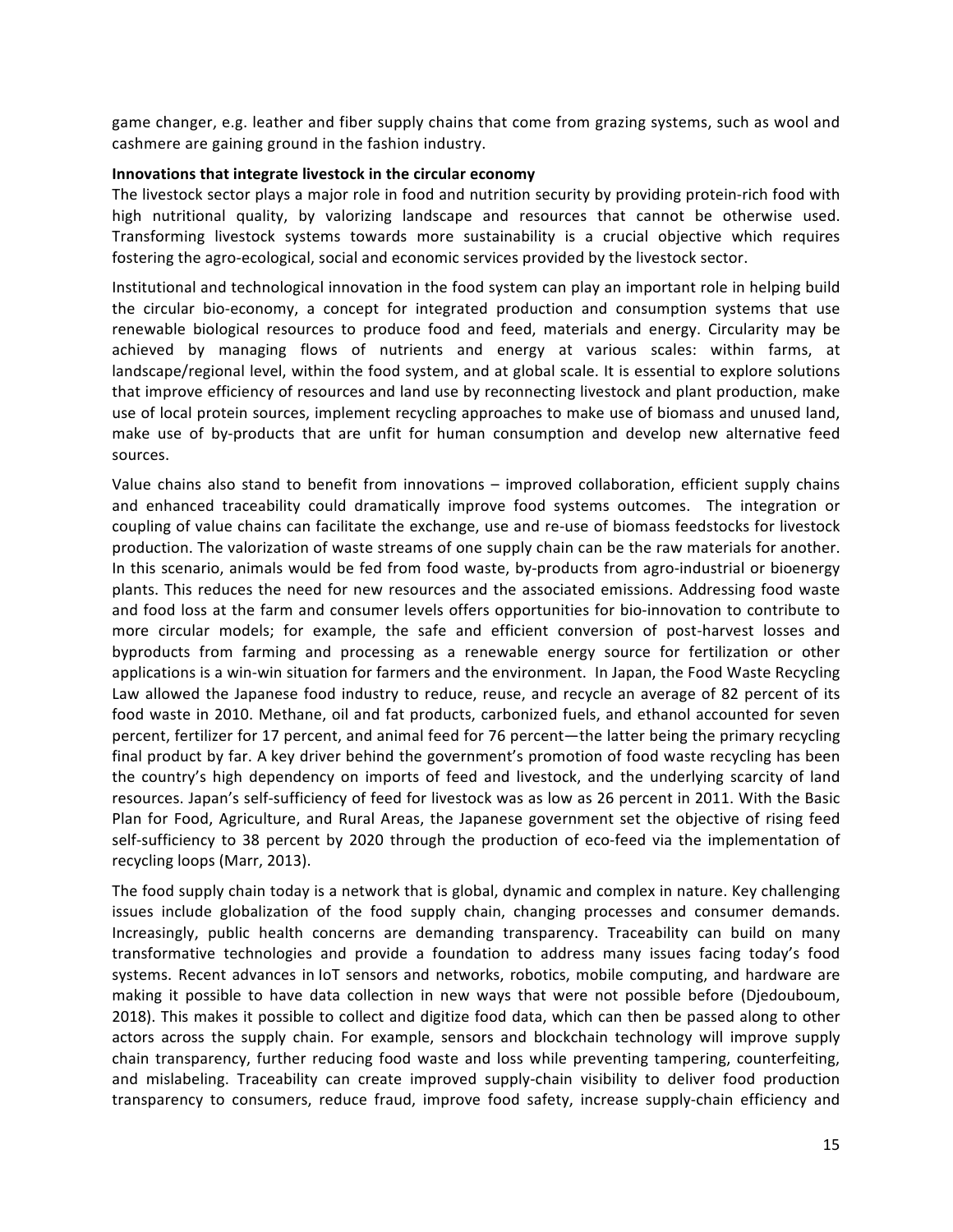reduce food loss and waste. Further, this visibility could make it possible to capture and calculate externalities of food systems to support sustainability goals and help empower producers by linking them to markets.

## **Innovations in animal product substitutes**

Several emerging technologies have the potential to shape consumer diets and consumption behaviors in ways that could significantly impact food systems. With growing awareness of environmental, animal welfare and health issues, consumers are increasingly seeking alternatives to conventional animal products. Growing voices (for example, Willett et al. 2019) are calling for a rethink of our entire diet  $$ limiting or even eliminating some animal protein, creating more sustainable versions of others, and starting to eat things that not everyone currently considers edible. Alternative proteins that can act as substitutes for traditional animal-based food are attracting considerable financial investment, research attention and consumer interest as a pathway to meeting the nutritional needs and food demands.

Alternatives to typically consumed animal protein products come from a variety of sources. There has been a surge of recent innovation involving new purely plant-based alternatives, products based on insects and other novel protein sources, and the application of cutting-edge biotechnology to develop cultured meat. Most consumer interest and investment in alternative proteins is currently in Europe and North America. According to a FAIRR Initiative report (FAIRR, 2018) annual global sales of plant-based meat alternatives have grown on average 8 percent a year since 2010. Currently, growth is about twice the rate of processed meat, with annual sales of about \$2 billion. Europe is the largest market for meat substitutes, accounting for 39 percent of global sales. With 8 percent annual growth rates in the EU and flat consumption for traditional meat products. Plant-based products, such as soy and almond milk substitute, now make up 10 percent of the overall dairy market, while animal-based dairy products have stagnated. Worldwide sales of plant-based dairy alternatives more than doubled between 2009 and 2015 to \$21 billion.

Innovation is occurring across this spectrum from novel recipes and marketing to increase the desirability of the less-processed vegetable alternatives, through advances in food processing, to highly sophisticated biotechnology that combines products from multiple plant sources to create products that enable consumers to continue experiencing the 'sensory pleasures' of conventional meat, dairy and egg products.

Although already consumed in some countries, there are differing opinions on how readily insects will be welcomed by consumers. Aside from human consumption, insects could provide a valuable alternative source of animal feed and free up plant-based foods for human use. Insect proteins are used by a growing number of companies in Europe and North America in products for human consumption and in animal feed (Verbeke et al. 2014).

One of the most radical possibilities for meeting future demand is cellular agriculture  $-$  growing animal- based protein products from cells instead of animals. It is 'biologically equivalent' (Stephens et al., 2018) to meat but is not harvested from a living animal. Culturing meat involves biotechnological processes borrowed from regenerative medicine and aims to scale up these approaches to manufacture meat through cellular and tissue culture, termed 'cellular agriculture' (Post, 2012). It's argued that growing meat in labs would reduce the need for feed, water, and medicines while freeing up valuable agricultural land. The science and the economics are still being worked out, but it could make a valuable contribution to meeting the challenge, since it seems that the demand for meat, is not going away.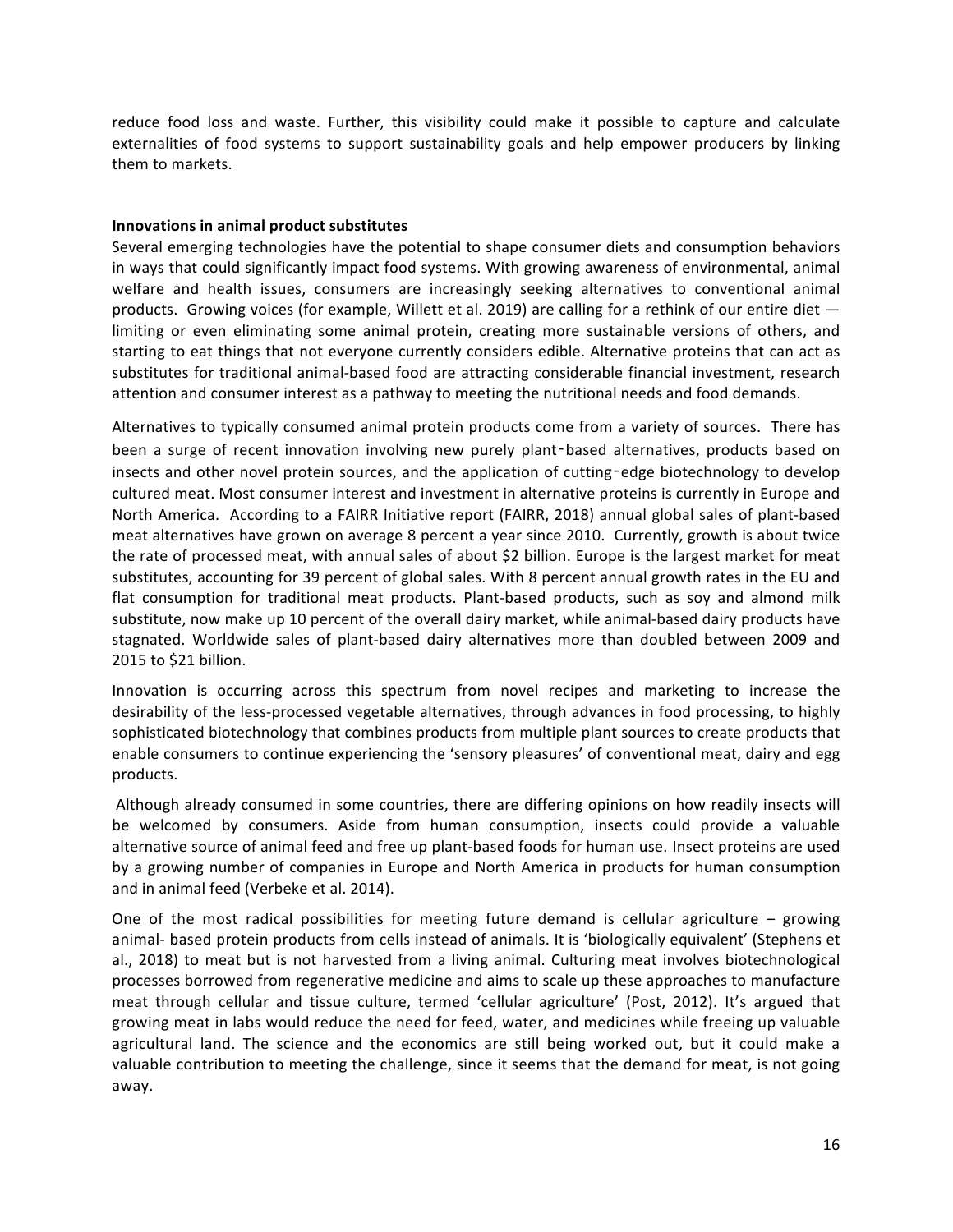Alternative proteins are still in an early stage of adoption and understanding and may come with ancillary implications that require a systems perspective: there is a need to account for trade-offs and externalities associated with this demand shift. For example, Lynch and Pierrehumbert (2019) argued that its climatic impact depend on the provision of decarbonized energy and in some cases could be even higher than that of beef production. Westhoek et al. (2014) show that the effects on the livestock sector will most likely be severe, especially if consumer preferences change rapidly. Finally, the health implications of the novel processes and ingredients used in some of these products are not yet well understood. To achieve a level of impact, consumer acceptance will be vital. Alternative proteins will need to become commercially available at prices equal to or lower than other proteins and with equal or better nutritional content, taste and texture. Regulations and incentives will be integral to ensure that feed and food are safe for consumption.

These examples illustrate the impact that innovative technologies could have on food systems. However, transforming food systems requires interventions that go beyond technology innovation. For example, creating new and bold policies that address the true costs of food systems, establishing the infrastructure and investment that allows technology innovations to thrive, influencing consumer behaviors, building trust and transparency, and collaborating across sectors and value chains is required.

## 2. Synergies and trade-offs

Addressing the challenges faced by the sector requires an evaluation of synergies and trade-offs between different sustainability domains (health, environment and other functions of the food system) and within the domain itself. Specific sustainability outcomes are often interlinked with other outcomes, leading to trade-offs, even within and across the sustainability domains themselves. For example, achieving increased animal health in the livestock sector can lead to growth in global demand and the supply of safe and affordable animal protein. At the same time, may result in potential overconsumption of animal protein and heightened pressure on water, land and other natural resources. In addition, different stakeholder groups will be affected in different ways depending on what specific solutions and outcomes are being pursued.

Even apparent actions that are generally accepted e.g. the reduction of food waste and losses, those actions may imply some form of trade-offs. For example, setting up cold storage facilities for certain products in low income countries is often presented as one obvious way to improve product conservation and reduce food waste and losses (Parry, James, and LeRoux, 2015). Yet, such a solution has an environmental impact.

Any sustainable food system thinking should not only focus on enhancing and building upon potential synergies but also be conscious of the presence of trade-offs. The limited consideration of the competing or conflicting interplay sustainability domains (between food security, nutrition, health, income, and environmental sustainability), has defined our food systems and how they have evolved. It is important that the sector identifies the potential risks and trade-offs and how can they be addressed or anticipated.

## *Within domain tradeoffs and synergies*

Globally the ongoing transition in the livestock sector has been away from extensive systems that rely on biomass from rangelands and grasslands and towards more intensive systems that are more reliant on crop production for feed (Steinfeld et al., 2006; Davis and D'Odorico, 2015). This shift reflects the accelerated growth in the production of monogastrics (e.g., chickens and pigs), the plateauing production of ruminants, and the increasing role of international trade and, as a result, has substantially modified the magnitude and geography of natural resource demands of the livestock sector (Naylor et al., 2005). Increasing reliance on feed has meant that the volume of irrigation water and amount of fertilizer application per unit of animal product have steadily risen (Davis et al., 2015). At the same time,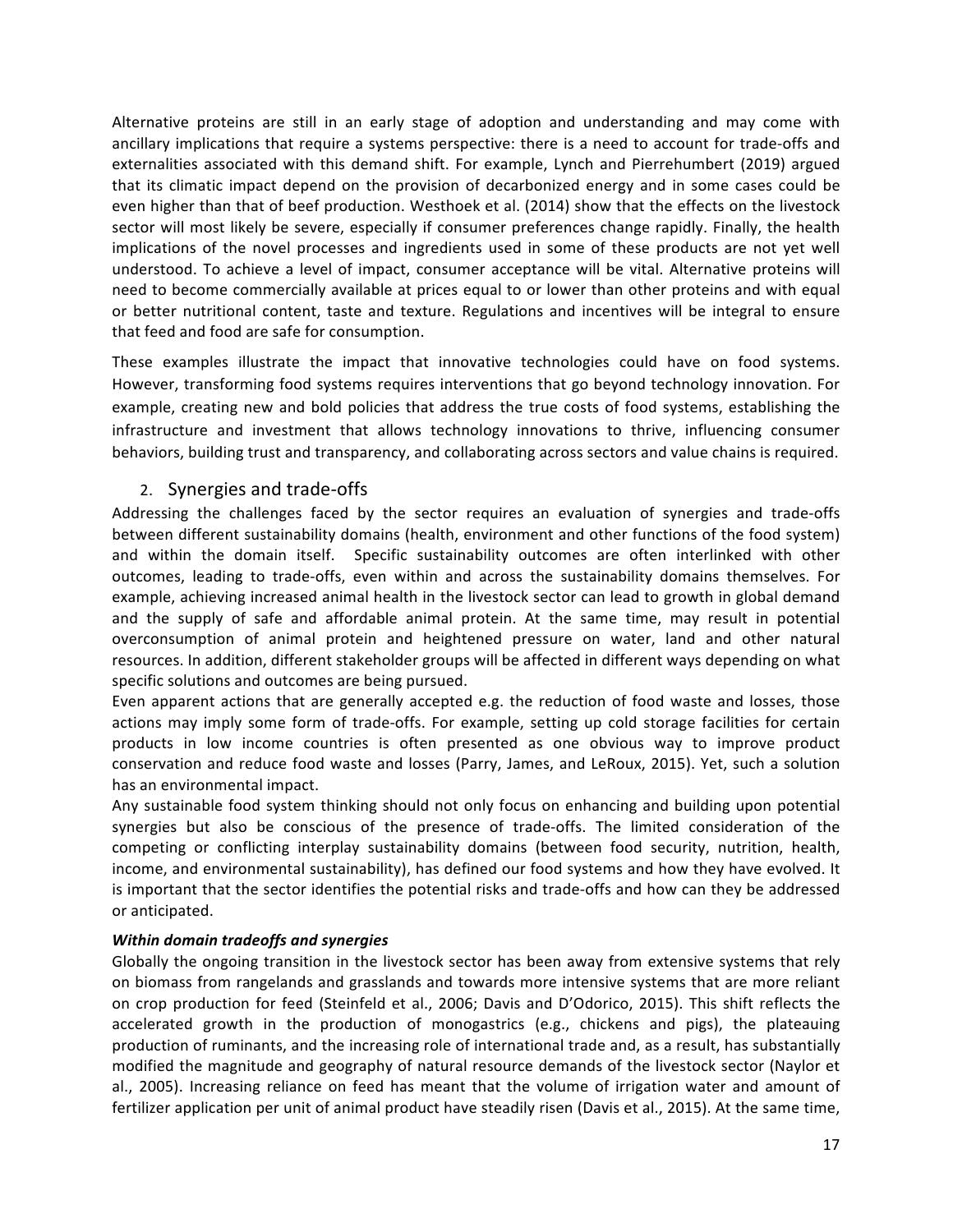the transition from grassland-based to feedlot-based finishing systems is associated with increased environmental costs, such as the increase in soil and water contamination risk and in biodiversity loss. The intensification of cattle production through feedlots has also led to specialization of farming systems in which the benefits of animal-crop-grassland interactions that are the mechanisms for erosion control, carbon and nitrogen cycling, regulation of pests and diseases, and biodiversity conservation, are lost. At the same time, the shift away from extensive ruminant systems has meant reductions in the land requirements and greenhouse gas emissions per unit of animal product. This intensification of the sector has also presented benefits for protecting biodiversity through 'land sparing', thereby reducing the expansion of agricultural frontiers (Phalan et al.,  $2011$ ) – though the conversion of natural systems to pastures continues to occurs in certain regions (e.g., the Brazilian cerrado) (Spera, 2017). In addition, the growing demand for irrigation to support feed production has led to substantial impacts on environmental flows (Richter et al., 2019). Globalization and the growing importance of trade have also meant that the resource demands of production are increasingly displaced along livestock supply chains (Galloway et al., 2007), so that, for instance, rising pork demand in China is met by soybeans produced with the natural resources of South America (Dalin et al., 2012; Carr et al., 2013). This presents opportunities for better aligning places of production with areas of resource abundance but can also engender unsustainable resource use.

These tradeoffs between natural resources are the result of differing resource use efficiencies between products as well as between systems of production. Across environmental efficiencies for land, water, fertilizer, and GHG emissions in the US, beef production is substantially less efficient than other major livestock products (i.e., chicken, pork, eggs, and dairy) (Eshel et al., 2014) – a pattern which holds true across industrial production systems in general (Clark and Tilman, 2017) but is less well understood in extensive systems. Within beef production, for example, grass-fed systems tend to require less energy than grain-fed systems but produce more GHGs and require more land and nutrient inputs per unit output (Clark and Tilman, 2017). Due to a variety of factors including feed use, production system, and location, there is also substantial inter-regional variation in the resource use efficiencies and emission intensities of different animal products. For instance, the non-CO<sub>2</sub> GHG emission intensities (kg CO<sub>2</sub> eq. kg protein<sup>-1</sup>) of ruminant production in Europe and North America can be several orders of magnitude lower than in much of sub-Saharan Africa (Herrero et al., 2013). In the case of water, the vast majority (90%) of variation in productivity is attributable to feed production (Peden et al., 2007). While this range in intensities highlights the existing environmental inefficiencies in many systems, it also points to large opportunities for reducing or eliminating tradeoffs between different environmental outcomes from livestock production. Solutions for mitigating pressures on land must be based on sustainable management practices that will be different across production systems (Green et al., 2005). For instance, in intensive systems based on external feed, the best strategy may be to reduce negative externalities (pollution, GHG emissions) while increasing efficiency to achieve high output levels and sparing land for nature. On the contrary, extensive systems may have the opportunity to maximize benefits to and from ecosystems; sustainable management practices could result in higher levels of biodiversity that could also boost biomass production and carbon sequestration.

#### *Across domain tradeoffs and synergies*

A host of tradeoffs and synergies also exist between the natural resource use of the livestock sector and other key domains.

It is essential that innovations to reduce natural resource use and greenhouse gas emissions from the livestock sector account for the implications for food and nutrition security, especially given the global prevalence of iron deficiency anemia and other deficiency diseases that can potentially be addressed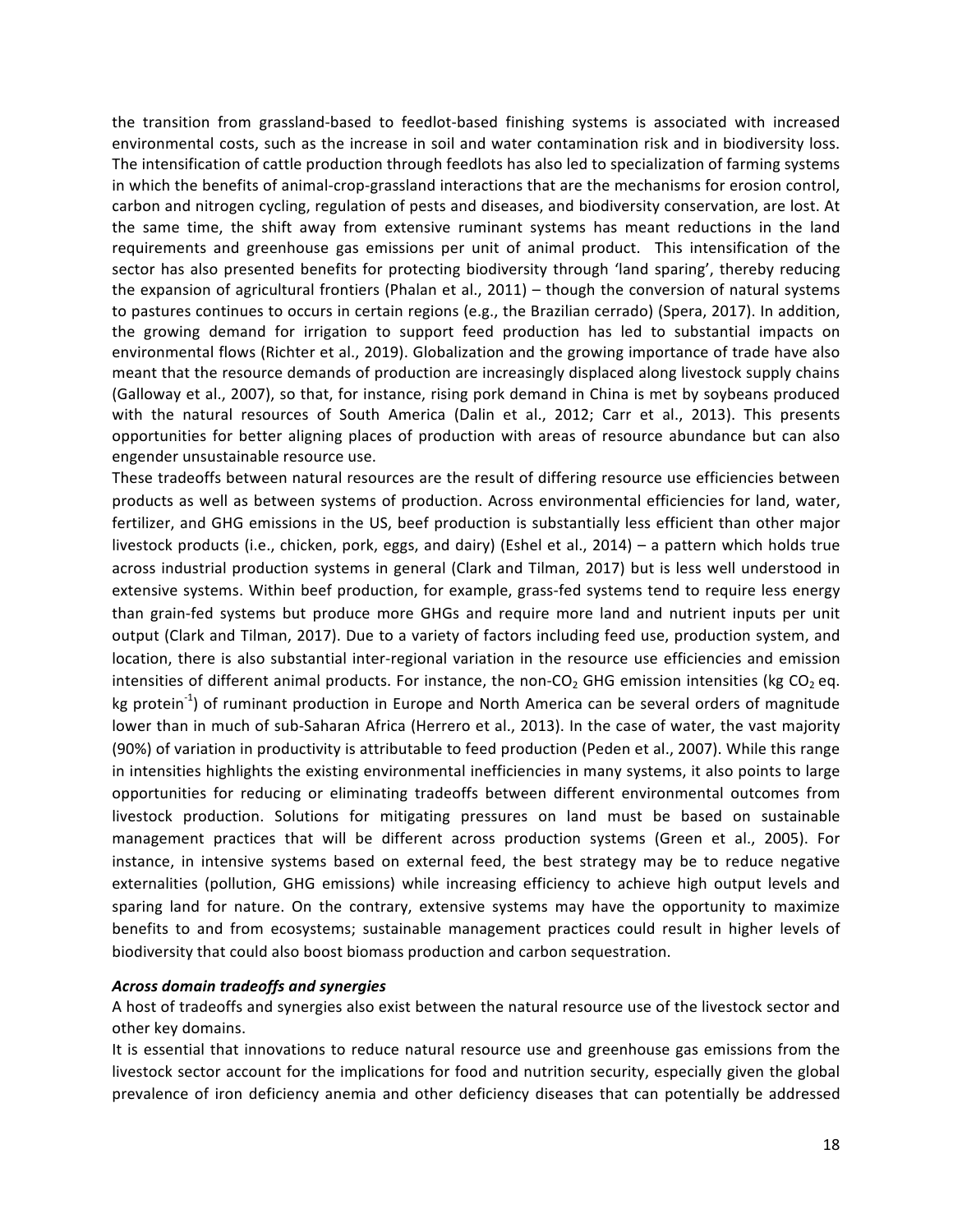through increased consumption of animal products. Efforts to improve the efficiency and resilience of livestock can lead to enhanced and/or stabilized yields and thereby increase nutrition security for local communities (Capper and Bauman, 2013). This can be complemented by interventions to minimize losses and waste along livestock supply chains and to minimize the loss of embedded natural resources (e.g., Kummu et al., 2012). Ongoing transitions in livestock production (from ruminants to monogastrics) can also produce co-benefits for reducing GHG emissions and resource demands from the sector and for lowering incidence of non-communicable diseases associated with overconsumption of animal products – particularly in developed countries (Davis et al., 2016; Springmann et al., 2018; Willett et al., 2019). However, animal production systems that depend heavily on feed may increase competition for crop use with other demands (e.g., direct human consumption, biofuels), thereby influencing commodity prices and affecting the economic access to these goods for certain households. In addition, a declining emphasis on ruminants can also reduce one of the key benefits of these systems, that of converting large amounts of human-inedible biomass into protein and energy which people can eat (White and Hall, 2017). Thus, emerging efforts to better integrate crop and livestock systems through rotating land use offer promise for realizing benefits related to food production, farmer livelihoods, and avoided forest clearing and emissions from land use change (Nepstad et al., 2019).

Efforts to reduce natural resource demand and improve efficiency can also produce tradeoffs with or cobenefits for animal health and welfare. Improving the dietary quality of ruminants can reduce GHG emissions per animal while also enhancing yields and improving animal health (Gerber et al., 2013). Because the most efficient systems are often industrial in scale, these operations face unique challenges in terms of animal welfare (Cronin et al., 2014; Shields and Orme-Evans 2015; Nordquist, 2017). In addition, breeding for productivity and efficiency alone has been shown to reduce fertility and general health in certain cases (Lawrence et al., 2004) and to lead to higher overall health costs (Thornton, 2010). Improving the longevity of animals can also reduce emissions, as this would lower the frequency with which resources are required to support a replacement animal (Shields and Orme-Evans, 2015). Intensive farming poses many threats to animal welfare. This is particularly true in the case of the kind of pig production where large numbers of animals are kept indoors all year round in barren, concrete floored houses and in unnatural, densely stocked social groups. These issues are exacerbated by genetic selection for fast growth rate, leanness and large litter sizes which places pigs under intense metabolic pressure. More extensive systems also face heightened exposure to certain diseases, as ecosystem change and deforestation are key proximate drivers of disease dynamics in livestock (Perry et al., 2013). Efforts to prevent land conversion for pasture and to minimize emissions from land use change can therefore be made complimentary to animal health and may help in reducing incidence of certain animal diseases.

A variety of interventions and best management practices are also available to simultaneously improve livelihoods and achieve environmental goals. Efforts at sustainable intensification can promote more efficient resource use, improve soil health, avoid the conversion of natural systems to agriculture, and enhance animal productivity and farmer incomes (McDermott et al., 2010). Nutrient recycling between crop and livestock production (e.g., crop residues for fodder) can reduce additional input requirements and feed costs. For instance, manure is a key input for enhancing soil nutrients - particularly in sub-Saharan Africa where access to synthetic fertilizers remains low (Herrero et al., 2009) – and offers clear benefits for boosting yields and for improving the incomes of smallholders. Technologies like anaerobic digesters can also be used to produce biogas from manure to help meet on-farm energy needs, thereby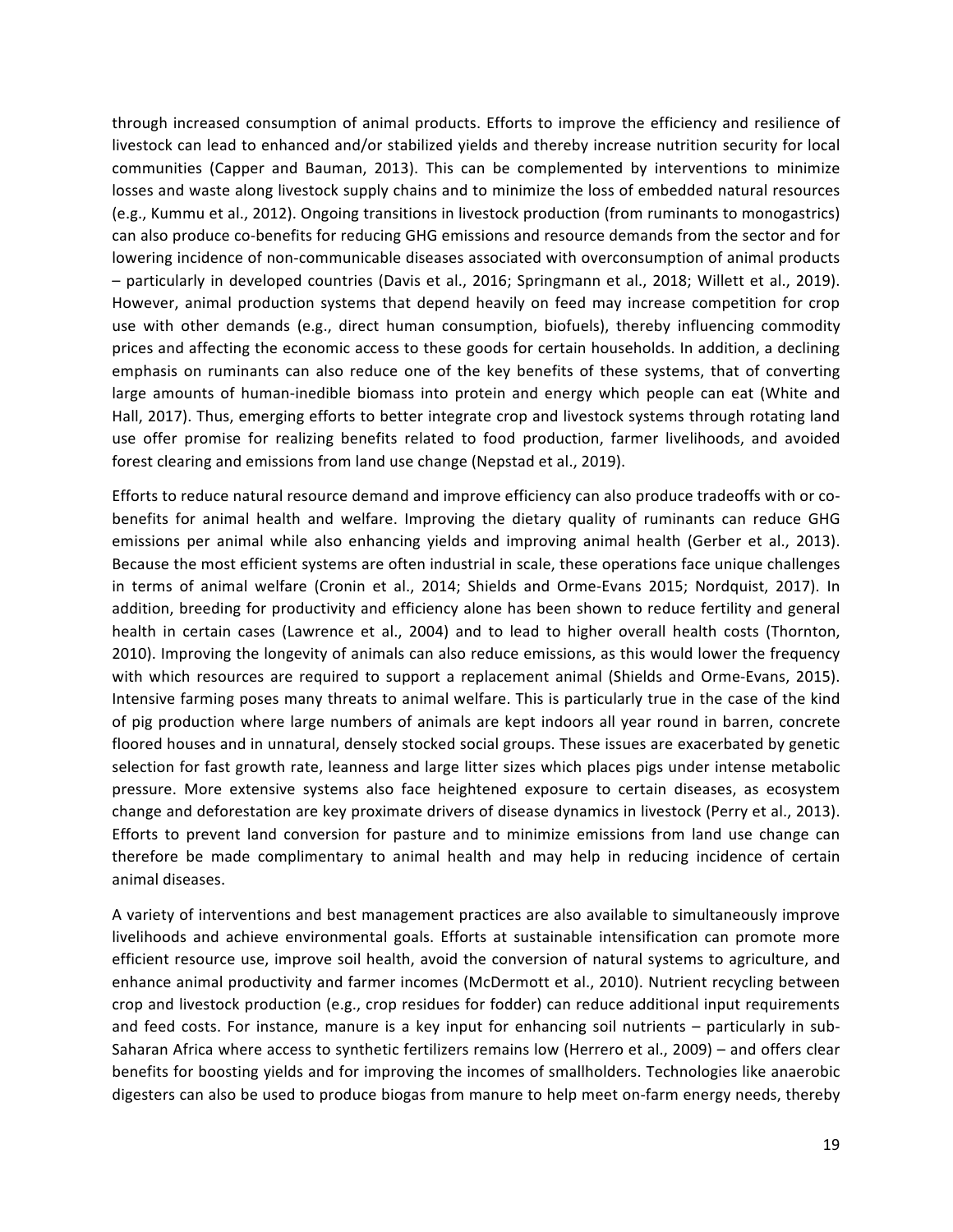reducing both GHG emissions and costs (Gerber et al., 2013). Other innovations such as automatic milking can reduce labor costs while enhancing productivity and resource use efficiency. There are also more direct policy levers such as payments for ecosystem services to increase carbon sequestration in rangelands, enhance ecosystem services, and aid in the diversification of pastoralist incomes (Herrero et al., 2009). Research has also considered how environmental and political economic contexts (including policy responses to environmental change) intersect to shape outcomes in productions systems. For example, drought and concerns for water quality and river health have led to policies in Australia that restrict water usage on irrigated dairy farms, resulting in altered livelihood strategies and gender relations that—together with the impacts of climate change—have reduced farm productivity (Alston et al. 2017).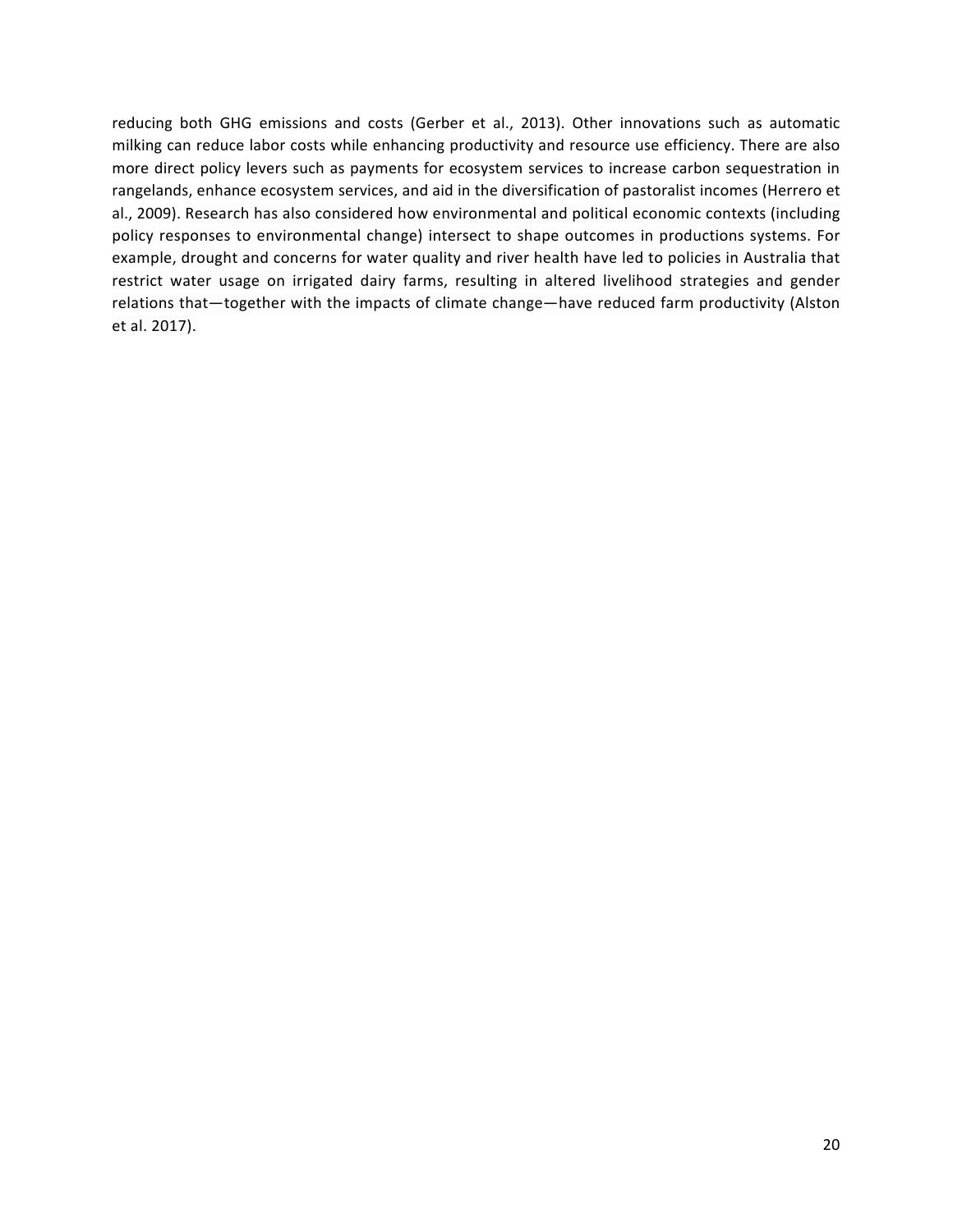## 3. Implications for policy

Finding solutions to provide safe and nutritious food to nearly 10 billion people by 2050 without destroying our planet is one of the greatest challenges. The livestock sector particularly in middle and low income regions is still decades behind in terms of technology, policy and business model innovation. It lags far behind other sectors in attracting investment and finance. It is rarely near the top of priorities for policymakers. Yet its impact on the wellbeing of people and the natural environment is unrivaled.

Decades of increasing productivity and efficiency in the livestock sector have led to pressure on the natural environment at the expense of water and soil quality, biodiversity, ecosystem services and the climate – among others. To prevent further depletion and over exploitation of natural resources, a system change is necessary. Such a future will not be possible without policy and regulation reform, accounting for externalities, new business model innovation, infrastructure development, massive consumer behavior changes and technology innovation. Most investments in innovative technology applications are currently concentrated in developed regions, highlighting both the risk of unequal access to new technologies but at the same time presents opportunities for middle and low income regions if they can be effectively scaled.

Policy tools can influence the behavior of food system actors by impacting on supply and demand in multiple ways. Supply-side policy instruments act upon producers, processors and distributors by altering the conditions that determine prices and quantities supplied. The role of demand-side instruments is largely under-explored within sustainable food policy. Demand-side policy instruments affect the conditions of demand. For instance, taxes on saturated fat are aimed at altering relative prices among food items; nutritional labelling aims at orienting consumers' choice.

## **Regulation (standards and regulatory instruments, voluntary guidelines, best practices)**

Regulatory policies that curb harmful practices could trigger major shifts in the way food is produced, handled, purchased and consumed and, subsequently, drive innovation. Such mechanisms and rules can include hard governance tools (government policy and regulation), soft-governance tools (standards, guidelines, norms, codes of conduct). Direct regulation is applied to permit, prohibit or regulate the use of given production or commercial practices or products. Examples of direct regulation in the food system are: regulation on use of pesticides, fertilizers, feed additives, growth hormones, antibiotics, etc. An important component of direct regulation are standards, technical guidelines applied to agricultural production (for e.g. the Nitrates Directive of the  $EU^6$  where member states should guarantee that annual application of nitrates by animal manure at the farm level does not exceed 170 kg/ha) and processing (as in the case of quality schemes or in the case of levels of contaminants in food).

The development and integration of recommendations that promote specific food practices and choices have been an obvious strategy for addressing sustainability, mainly in its nutrition and environment dimensions. For example, in 2016, the Chinese health ministry released new dietary guidelines that recommend that the nation's 1.3 billion population should consume less meat. In particular, they introduced a downward revision of the lower end of its recommended meat consumption range. This implied a maximum annual per capita meat consumption of 27 kg, which is 45% below the 2013 consumption figure of 49.7 kg per capita. The guidelines, which are released once every ten years, are designed to improve public health. However the reduction in meat consumption could also help to

<u> 1989 - Johann Stein, markin film yn y breninn y breninn y breninn y breninn y breninn y breninn y breninn y b</u>

 $6$  The EU Nitrates Directive http://ec.europa.eu/environment/pubs/pdf/factsheets/nitrates.pdf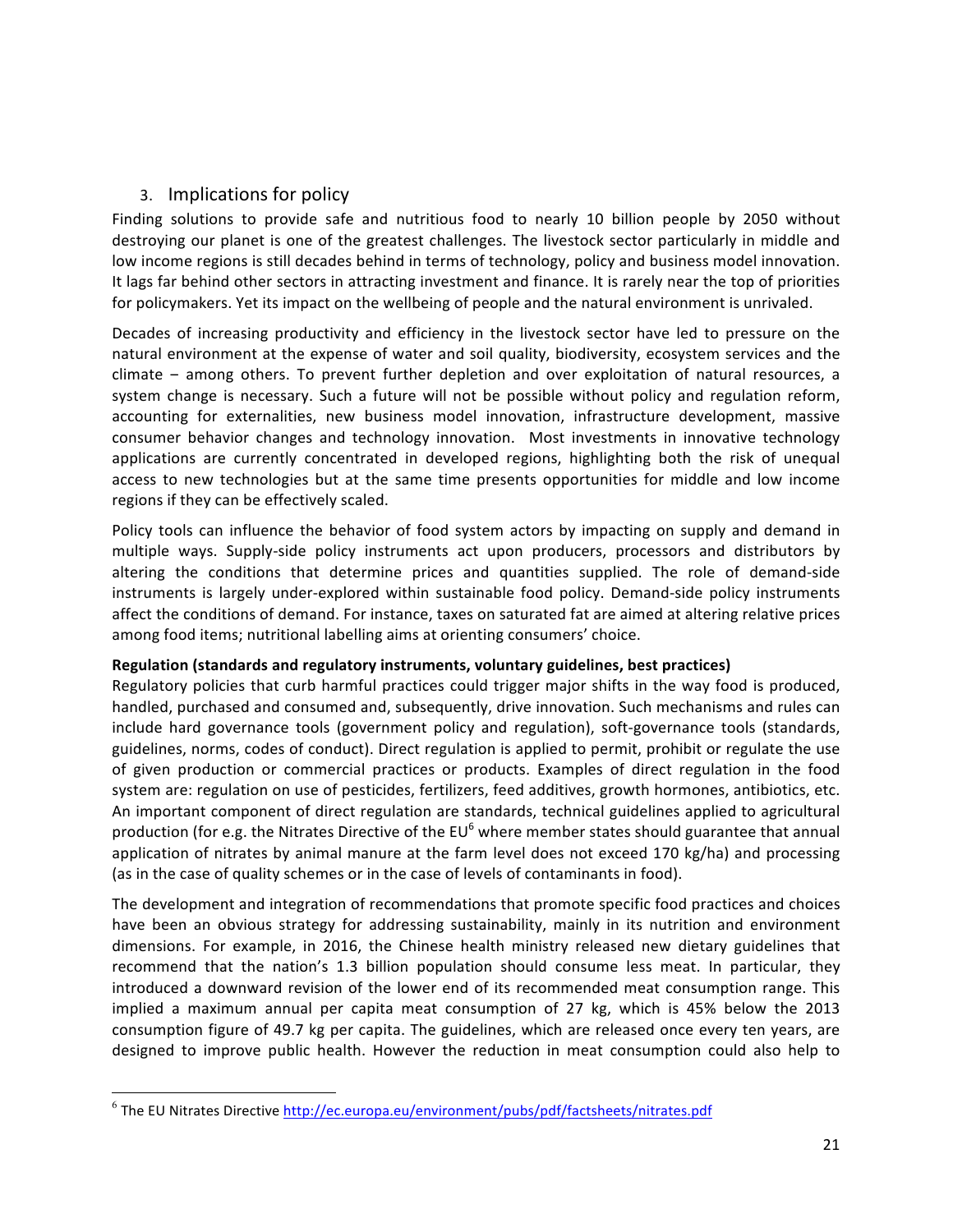significantly reduce China's environmental footprint. The recent changes to the government's dietary guidelines are significant, especially given the broader cultural context surrounding meat consumption and the expected growth in meat consumption in China.

The adoption of standards and their communication to users may imply labelling and/or certification schemes. Standards can be mandatory (in this case all have to adopt them) or voluntary (in which case the adoption is rewarded by benefits such as improved reputation or a specific payment).

### **Market-based Instruments**

Market failure for goods and services provided by natural resources is one of the main reasons behind their unsustainable use and degradation currently being experienced. The traditional response to market failures for public goods has been to provide the good through the public sector and place limits on the amounts used. In terms of the different categories of market-based solutions, four major types can be taken into account: taxes; tradable permits; market barrier reductions; payment for environmental services, and subsidies (Stavins 2003).

Market based instruments are increasingly discussed in the political debate over future strategies for natural resource management. For example, food taxation measures have been introduced in several countries to reduce the consumption of unhealthy food. Fats, sugars, salt are the targets of these policies. Denmark, Finland, France, Hungary, and Mexico have such taxes (Sautet, 2014). Several governments around the world have already begun to consider taxes or other regulatory action on meat or dairy in some form. Meat taxes are already on the agenda in Denmark, Sweden and Germany, and although no proposals have advanced into actual legislation (FAIRR, 2017). Taxation is expected to impact on consumption levels in relation to the willingness to pay for a food product. However it is unclear to what extent taxes shift food behaviour. Consumers are not solely motivated by price, so these impacts will always be difficult to measure.

Other examples include pollution taxes, water user fees, wastewater discharge fees, etc. For example, the Chinese government introduced new tax on larger farms to restore damaged waterways: The tax, introduced by the Chinese Ministry of Environmental Protection brought in a new charge of RMB 1.40 (\$0.20) per animal for larger farms. The aim of the tax primarily is to reduce wastewater emissions and generate revenue to clean up the country's polluted waterways. In May 2017, Germany's Federal Environment Agency proposed raising taxes on animal products such as liver sausages, eggs and cheese from seven to 19% for environmental reasons. The increase in the price of animal foods due to applying the full rate of value-added tax could motivate consumers to reduce their consumption of animal products and replace them with vegetable products. The proposed tax rise is designed to offset the impact of the sector on climate change through high methane emissions (German Federal Environment Agency, 2014).

Environmental subsidies and incentives (including green purchasing) are widely used and effective for supporting the development and more rapid diffusion of new technologies and adoption of best management practices. Incentives must be put in place that link the adoption of best practices to credit, tax and other fiscal incentives. Less emphasis should be placed on provision of subsidized inputs.

Tradable rights or permits can be exchanged among producers or landowners for the use of a given resource, usually after regulations have constrained full potential use. Payments for ecosystem services (PES) policies compensate individuals or communities for undertaking actions that increase the provision of ecosystem services such as carbon sequestration, water purification or flood mitigation. PES schemes rely on incentives to induce behavioral change, and can thus be considered part of the broader class of incentive or market-based mechanisms for environmental policy (Jack et al., 2008). Pappagallo (2018) outlines the risks and opportunities of operationalizing PES as a tool for sustainable rangeland management and ecosystem service provision.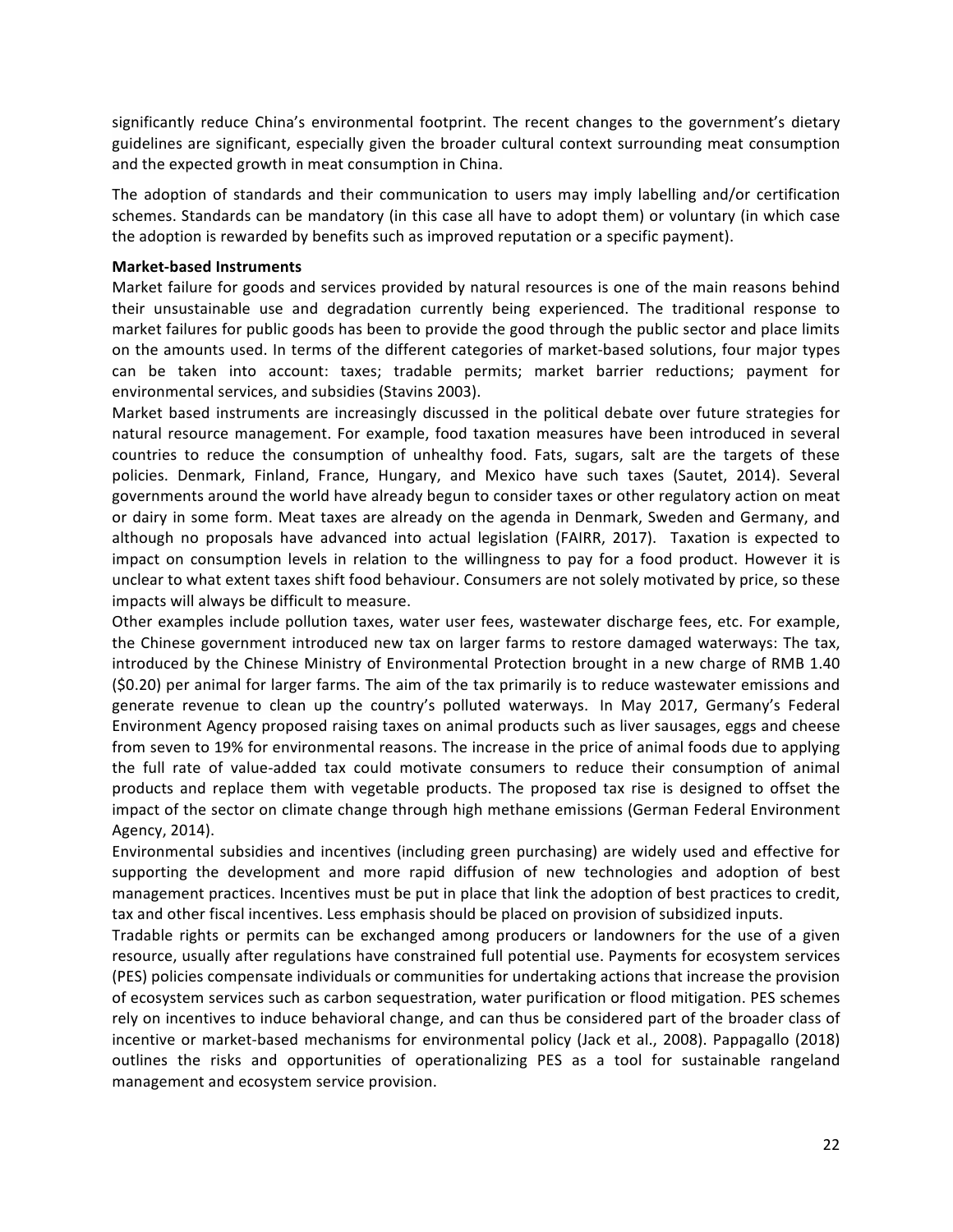#### Awareness and education (of general public, consumers, farmers, etc.)

Sustainability objectives may be reached by ensuring that consumers and producers are better informed. This type of policy instrument includes information and publicity campaigns, training, guidelines, disclosure requirements. Policy instruments focused on information and education aim to change behaviour by making more information available to allow consumers to make more informed decisions. The main tools for the provision of information and education are information campaigns, education and point-of-purchasing information (labels). Labelling rules for example regulate the information on food labels to consumers. It establishes information, regulates optional information and sets terminology. Labelling rules can be an important food policy tool since it can display information on the origin of the product, on methods of production and on the nutritional content of food.

#### **Policy processes and stakeholders**

For policies to be successful they need to be inclusive (Steinfeld et al., 2006). To promote future food security and health, an integrated, systematic policy response involving all levels of government, plus food industry and civil society, is needed across the entire food system. Stakeholders will need to engage in a dialogue on how best to accelerate the sustainability agenda, including identifying technologies to be scaled, enabling innovations in policy and business models and determining geographies and markets where pilots can be designed and implemented.

Every stakeholder can play a role in realizing this potential. Governments can deliver infrastructure and innovative policy. The livestock industry can collaborate to open new markets, business models and develop new products. For governments to unlock private sector investment they need to understand how markets and corporate investment strategies can be incentivized to deliver results consistent with sought after sustainability goals. Scaling technologies, however, requires more than just providing support to technology development and innovation. Support structures need to be put in place to enable producers to adopt the new technologies. Public Investment in basic agricultural and technology infrastructure (roads, storage and broadband or connectivity, respectively) is important.

Growing consumer awareness, NGO campaigns and multi-stakeholder round-tables are pressing for stricter standards around expanding agriculture. Examples include commodity round table multistakeholder initiatives such as the Round Table on Responsible Soy (RTRS), and Global Round table for Sustainable Beef (GRSB) seeking to influence forest conversion by applying sustainability principles and linking producers with other actors in the supply chain. For example, the Brazilian Amazon cattle agreements have helped to change the sourcing behavior of meat packers towards farms that comply with regulations against deforestation. These platforms demonstrate how public-private partnerships can address the interface between livestock and natural resources.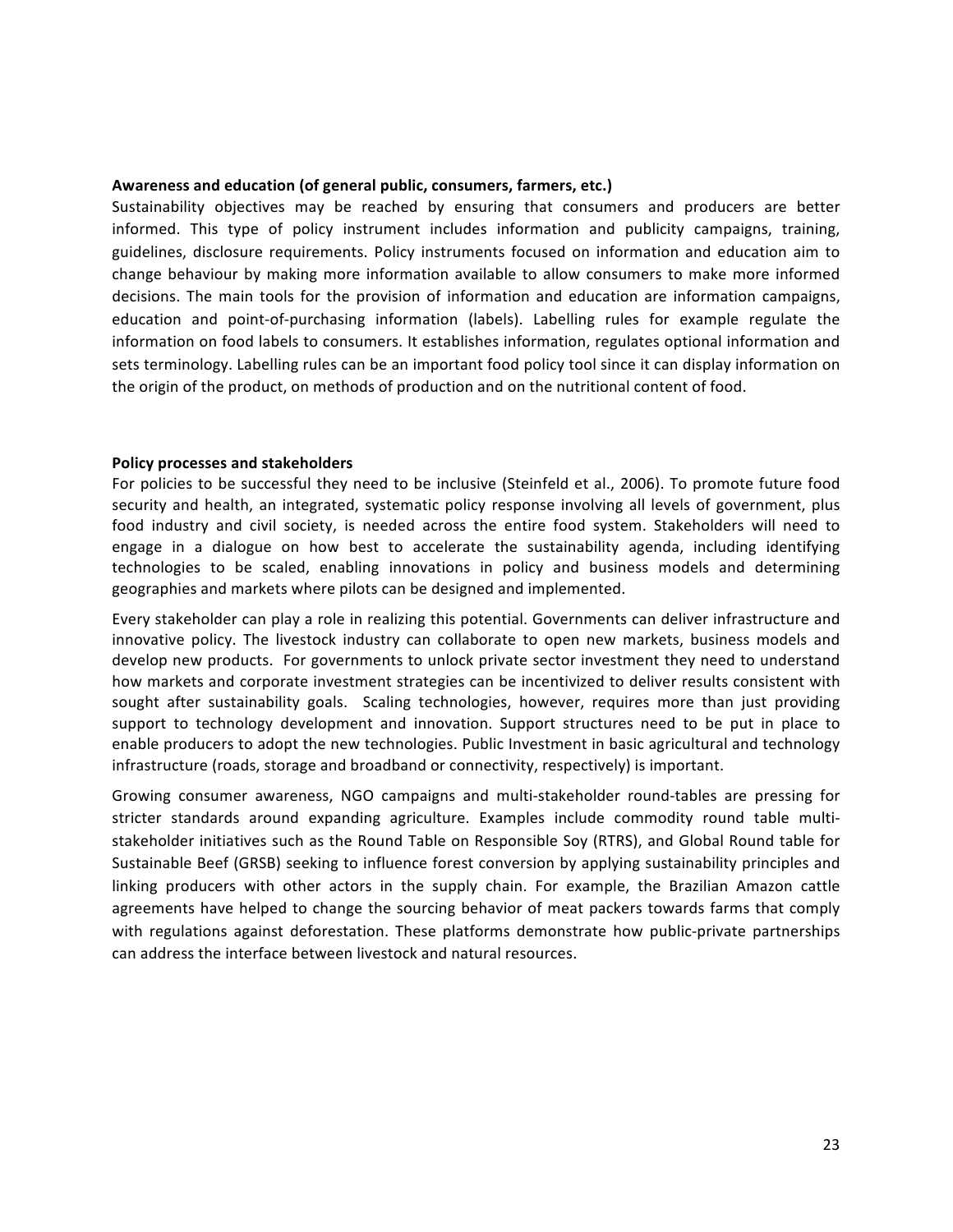## **Reference List**

Alston, M., J. Clarke, and K. Whittenbury. 2017. Gender relations, livelihood strategies, water policies and structural adjustment in the Australian dairy industry. Sociologia Ruralis 57: 752-768.

Asner, G.P., Elmore, A.J., Olander, L.P., Martin, R.E. & Harris, A.T. 2004. Grazing Systems, Ecosystem Responses, and Global Change. Annual Review of Environment and Resources, 29: 261–299.

Australian Government, Queensland Government. 2014. Great Barrier Reef Report Card 2014.

Bell, M. and Tzimiropoulos, G. (2018). Novel Monitoring Systems to Obtain Dairy Cattle Phenotypes Associated With Sustainable Production. Frontiers in Sustainable Food Systems.

Brugger, D. and Windisch, WM. (2015). Environmental responsibilities of livestock feeding using trace mineralsupplements, Animal Nutrition (2015), http://dx.doi.org/10.1016/j.aninu.2015.08.005

Capper, JL., and Bauman, DE. (2013). The role of productivity in improving the environmental sustainability of ruminant production systems. Ann Rev Animal Biosci 1, 469-489.

Carr, JA., D'Odorico, P., Laio, F., and Ridolfi, L. (2013). Recent history and geography of virtual water trade. *PLoS ONE* 8, e55825.

Cattaneo, A. (2008). Regional comparative advantage, location of agriculture, and deforestation in Brazil *J. Sustain. Forest.* 27 25-42

Chee-Sanford, JC, Mackie, RI, Koike, S, Krapac, IG, Lin, Y-F, Yannarell, AC, Maxwell, S & Aminov, RI 2009, Fate and Transport of Antibiotic Residues and Antibiotic Resistance Genes following Land Application of Manure Waste' *Journal of Environmental Quality*, vol. 38, no. 3, pp. 1086-1108. https://doi.org/10.2134/jeq2008.0128

Clark M, Tilman D (2017) Comparative analysis of environmental impacts of agricultural production systems, agricultural input efficiency, and food choice. *Environ Res Lett* 12, 064016.

Collins, S. L., Knapp, A. K., Briggs, J. M., Blair, J. M., & Steinauer, E. M. 1998. Modulation of diversity by grazing and mowing in native tallgrass prairie. Science, 280: 745-747.

Conley, D. J., J. Carstensen, J. Aigars, P. Axe, E. Bonsdorff, T. Eremina, B.-M. Haahti, C. Humborg, P. Jonsson, J. Kotta, C. La nnegren, U. Larsson, A. Maximov, M. R. Medina, E. Lysiak-Pastuszak, N. Remeikaite\_-Nikiene\_, J. Walve, S. Wilhelms, and L. Zille'n. 2011. Hypoxia is increasing in the coastal zone of the Baltic Sea. Environmental Science and Technology 45: 6777-83. 10.1071/SR17031.

Cronin, G., Rault, J,L. & Glatz, P. (2014). Lessons learned from past experience with intensive livestock management systems. 10.20506/rst.33.1.2256.

Dalin C, Konar M, Hanasaki N, Rinaldo A, Ignacio Rodriguez-Iturbe I (2012) Evolution of the global virtual water trade network. Proc Natl Acad Sci USA 109, 5989-5994.

Davis KF, D'Odorico P (2015) Livestock intensification and the influence of dietary change: A caloriebased assessment of competition for crop production. *Science of the Total Environment* 538: 817–823.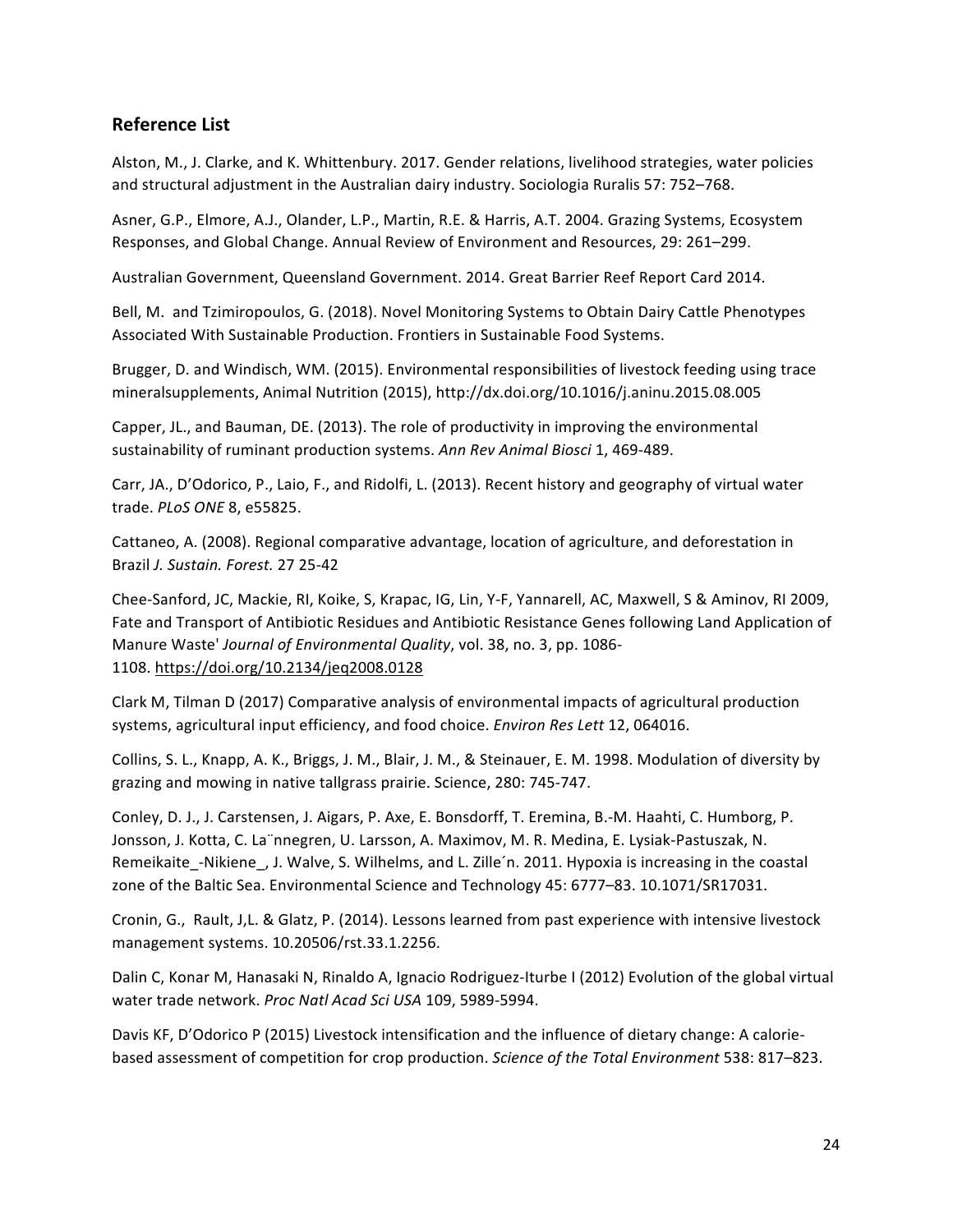Davis KF, Gephart JA, Emery K, Leach A, Galloway JN, D'Odorico P (2016) Meeting future food demand with current agricultural resources. Glob Environ Change 39, 125-132.

DeRamus, H.A., T.C. Clement, D.D. Giampola, and P.C. Dickison. 2003. Methane emissions of beef cattle on forages: efficiency of grazing management systems. Journal of Environmental Quality 32:269-277.

Derner JD, Briske DD and Boutton TW (1997) Does grazing mediate soil carbon and nitrogen accumulation beneath c4, perennial grasses along an environmental gradient? *Plant and Soil* 191, 147-156.

Djedouboum, Asside C.; Abba Ari, Ado A.; Gueroui, Abdelhak M.; Mohamadou, Alidou; Aliouat, Zibouda. (2018). "Big Data Collection in Large-Scale Wireless Sensor Networks." Sensors 18, no. 12: 4474.

Donner, S.D. 2007. Surf or turf: A shift from feed to food cultivation could reduce nutrient flux to the Gulf of Mexico. Global Environmental Change, 17: 105-113.

Dros J M 2004 Managing the Soy Boom: Two Scenarios of Soy Production Expansion in South America (Amsterdam: AIDEnvironment-WWF) pp 1-65

Eshel G, Shepon A, Makov T, Milo R (2014) Land, irrigation water, greenhouse gas, and reactive nitrogen burdens of meat, eggs, and dairy production in the United States. *Proc Natl Acad Sci USA* 111, 11996– 12001

FAO. 2015. The Second Report on the State of the World's Animal Genetic Resources for Food and Agriculture, edited by B.D. Scherf & D. Pilling. FAO Commission on Genetic Resources for Food and Agriculture Assessments. Rome.

FAO and IPCC (2017). FAO-IPCC Expert Meeting on Climate Change, Land Use and Food Security: Final Meeting Report; January 23-25, 2017 FAO HQ Rome. FAO and IPCC, 2017.

Fearnside P M 2005 Deforestation in Brazilian Amazonia: history, rates and consequences Conserv. Biol. 19 680–8

Galloway JN, Burke M, Bradford GE, Naylor R, Falcon W, Chapagain AK, Gaskell JC, McCullough E, Mooney HA, Oleson KL, Steinfeld H, Wassenaar T, Smil V (2007) International trade in meat: the tip of the pork chop. Ambio 36, 622-629.

Gardener T., Barlow J., Chazdon R., Ewers R., Harvey C., Peres C., Sodhi N. 2009. Prospects of tropical forest biodiversity in a human-modified world. Ecology Letters 12: 561-582.

Gerber PJ, Steinfeld H, Henderson B, Mottet A, Opio C, Dijkman J, Falcucci A, Tempio G (2013) Tackling climate change through livestock – A global assessment of emissions and mitigation opportunities (Rome, FAO).

Gerber, P., Steinfeld, H., Henderson, B., Mottet, A., Opio, C., Dijkman, J., Falcucci, A. & Tempio, G. (2013) Tackling Climate Change through Livestock: A Global Assessment of Emissions and Mitigation Opportunities. Food and Agriculture Organization of the United Nations, Rome.

Green, R. E., Cornell, S. J., Scharlemann, J. P., & Balmford, A. (2005). Farming and the fate of wild nature. science, 307(5709), 550-555.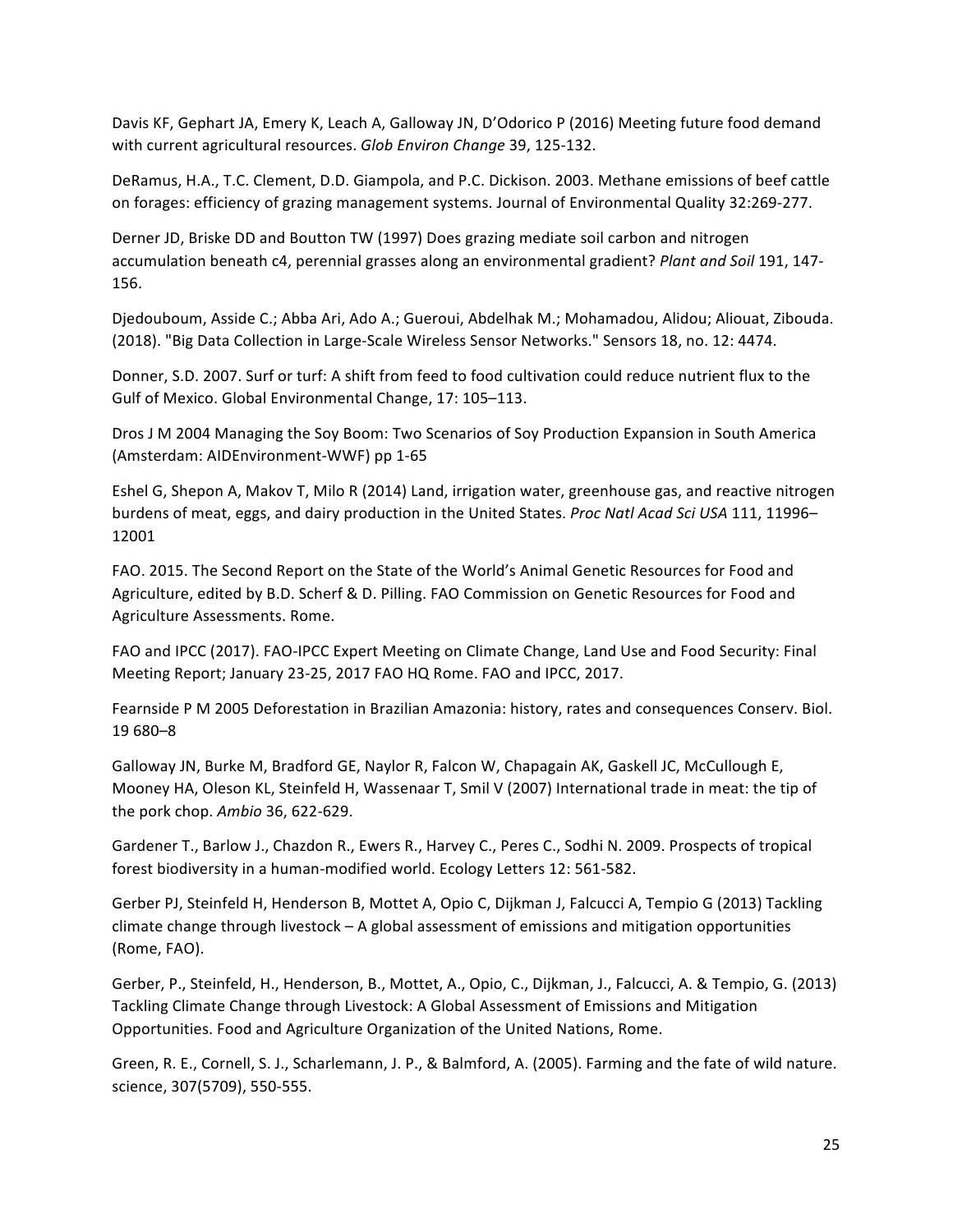H.W. Polley, D.D. Briske, J.A. Morgan, K. Wolter, D.W. Bailey, J.R. Brown (2013). Climate change and North American rangelands: trends, projections, and implications Rangeland Ecol. Manage., 66 (2013), pp. 493-511

Havstad, K. M., Peters, D. P., Skaggs, R., Brown, J., Bestelmeyer, B., Fredrickson, E., & Wright, J. (2007). Ecological services to and from rangelands of the United States. Ecological Economics, 64(2), 261-268.

Herrero M, Petr Havlík P, Valin H, An Notenbaert A, Rufino MC, Thornton PK, Blümmel M, Weiss F, Grace D, Obersteiner M (2013) Biomass use, production, feed efficiencies, and greenhouse gas emissions from global livestock systems. Proc Natl Acad Sci USA 110, 20888-20893.

Herrero M, Thornton PK, Gerber P, Reid RS (2009) Livestock, livelihoods and the environment: understanding the trade-offs. *Curr Opin Environ Sust* 1, 111-120.

Humer, E., Schwarz, C., Schedle, K. (2015). Phytate in pig and poultry nutrition. J Anim Physiol Anim Nutr (Berl). 2015 Aug;99(4):605-25.

Jack BK, Kousky C, Sims KR. Designing payments for ecosystem services: Lessons from previous experience with incentive-based mechanisms. Proc Natl Acad Sci U S A. 2008;105(28):9465-9470. doi:10.1073/pnas.0705503104

Janzen, H.H. 2010. What place for livestock on a re-greening earth? Animal Feed Science and Technology 166-167:783-796.

Khanal, A.R. and Gillespie, J. (2013). Adoption and productivity of breeding technologies: Evidence from US dairy farms. AgBioForum.

Krausmann F, Erb K-H, Gingrich S, Lauk C, Haberl H. (2008). Global patterns of socioeconomic biomass flows in the year 2000: A comprehensive assessment of supply, consumption and constraints. Ecol Econ. 2008;65:471–487.

Kremen C., Merendlender A. Landscapes that work for biodiversity and people. Science 362, eaau6020.

Kummu M, de Moel H, Porkka M, Siebert S, Varis O, Ward PJ (2012) Lost food, wasted resources: global food supply chain losses and their impacts on freshwater, cropland, and fertiliser use. Sci Tot Environ 438, 477-489.

Lacetera, N. (2019) Impact of climate change on animal health and welfare, Animal Frontiers, Volume 9, Issue 1, January 2019, Pages 26-31, https://doi.org/10.1093/af/vfy030

Lawrence AB, Conington J, Simm G (2004) Breeding and animal welfare: practical and theoretical advantages of multi-trait selection. Anim Welfare 13, S191-S196.

Le, Q. B., Nkonya, E., Mirzabaev, A. (2014). Biomass productivity-based mapping of global land degradation hotspots. ZEF-Discussion Papers on Development Policy No. 193. University of Bonn.

Leadley, P., Pereira, H.M., Alkemade, R., Fernandez-Manjarres, J.F., Proenca, V., Scharlemann, J.P.W. et al. (2010). Biodiversity scenarios: projections of 21st century change in biodiversity and associated ecosystem services. In: Secretariat of the Convention on Biological Diversity (ed. Diversity SotCoB). Published by the Secretariat of the Convention on Biological Diversity, Montreal, p. 1–132. Technical Series no. 50.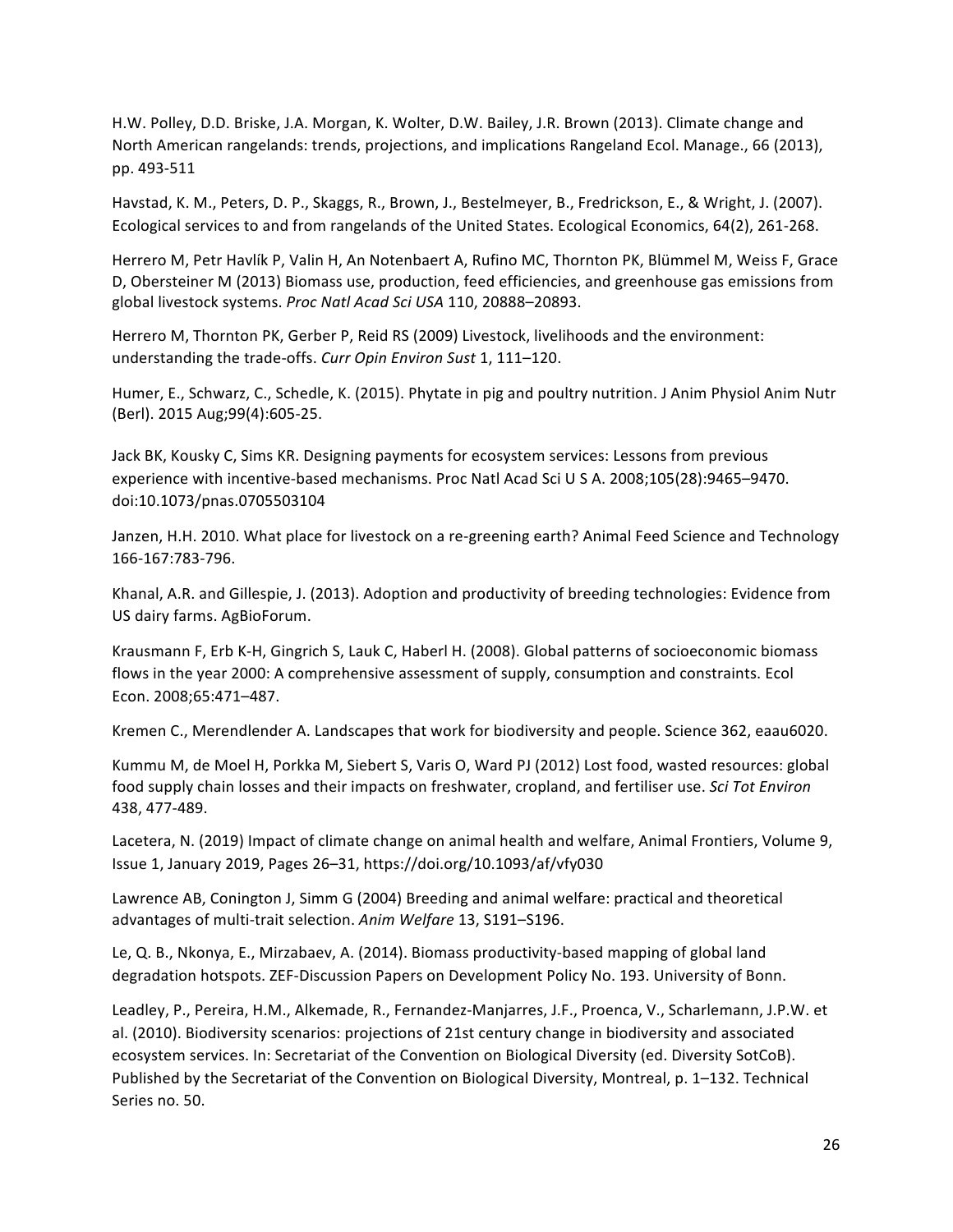Liu, Q., Wang, J., Bai, Z., Ma, L.Z., & Oenema, O. (2017). Global animal production and nitrogen and phosphorus flows.

Lynch J. and Pierrehumbert R. (2019) Climate impacts of cultured meat and beef cattle. Front. Sustain. Food Syst. 3:5.doi: 10.3389/fsufs.2019.0000

McDermott JJ, Staal SJ, Freeman HA, Herrero M, Van de Steeg JA (2010) Sustaining intensification of smallholder livestock systems in the tropics. Livestock Science 130, 95-109.

Mottet, A., de Haan, C., Falcucci, A., Tempio, G., Opio, C., & Gerber, P. (2017). Livestock: On our plates or eating at our table? A new analysis of the feed/food debate. Global Food Security, 14, 1-8.

Nabuurs, G. J. (2004). Current consequences of past actions: how to separate direct from indirect. In C. B. Field & M. R. Raupach (Eds.), The global carbon cycle (pp. 317–326).

Nardone, A B. Ronchi, N. Lacetera, M.S. Ranieri, U. Bernabucci. (2010). Effects of climate change on animal production and sustainability of livestock systems, Livest. Sci., 130 pp. 57-69

National Academies of Sciences, Engineering, and Medicine (2016) Nutrient requirements of beef cattle (National Academy Press, Washington, D. C.).

National Research Council (2001) Nutrient requirements of dairy cattle (National Academies Press, Washington, D. C.).

Naylor R, Steinfeld H, Falcon W, Galloway J, Smil V, Bradford E, Alder J, Mooney H (2005) Losing the links between livestock and land. *Science* 310, 1621-1622

Nepstad D, Stickler C M and Almeida O T 2006 Globalization of the Amazon soy and beef industries: opportunities for conservation. Conserv. Biol. 20 1595-603

Nepstad LS, Gerber JS, Hill JD, Dias LCP, Costa MH, West PC (2019) Pathways for recent Cerrado soybean expansion: extending the soy moratorium and implementing integrated crop livestock systems with soybeans. *Environ Res Lett* 14, 044029.

Nordquist, R. E., van der Staay, F. J., van Eerdenburg, F. J., Velkers, F. C., Fijn, L., & Arndt, S. S. (2017). Mutilating Procedures, Management Practices, and Housing Conditions That May Affect the Welfare of Farm Animals: Implications for Welfare Research.

P.K. Thornton, J. Van de Steeg, A.Notenbaert, M. Herrrero (2009). The impacts of climate change on livestock and livestock systems in developing countries: A review of what we know and what we need to know Agric. Syst., 101 (2009), pp. 113-127

Parry, A., James, K., & LeRoux, S. (2015). Strategies to achieve economic and environmental gains by reducing food waste.

Peden D, Tadesse G, Misra AK, Awad Amed F, Astatke A, Ayalneh W, Herrero M, Kiwuwa G, Kumsa T, Mati B et al.: Chapter 13. Livestock and water for human development. In Water for Food, Water for Life: A Comprehensive Assessment of Water Management in Agriculture. Edited by Molden D. Earthscan/IWMI; 2007:485-514.

Perry BD, Grace D, Sones K (2013) Current drivers and future directions of global livestock disease dynamics. *Proc Natl Acad Sci USA* 110, 20871-20877.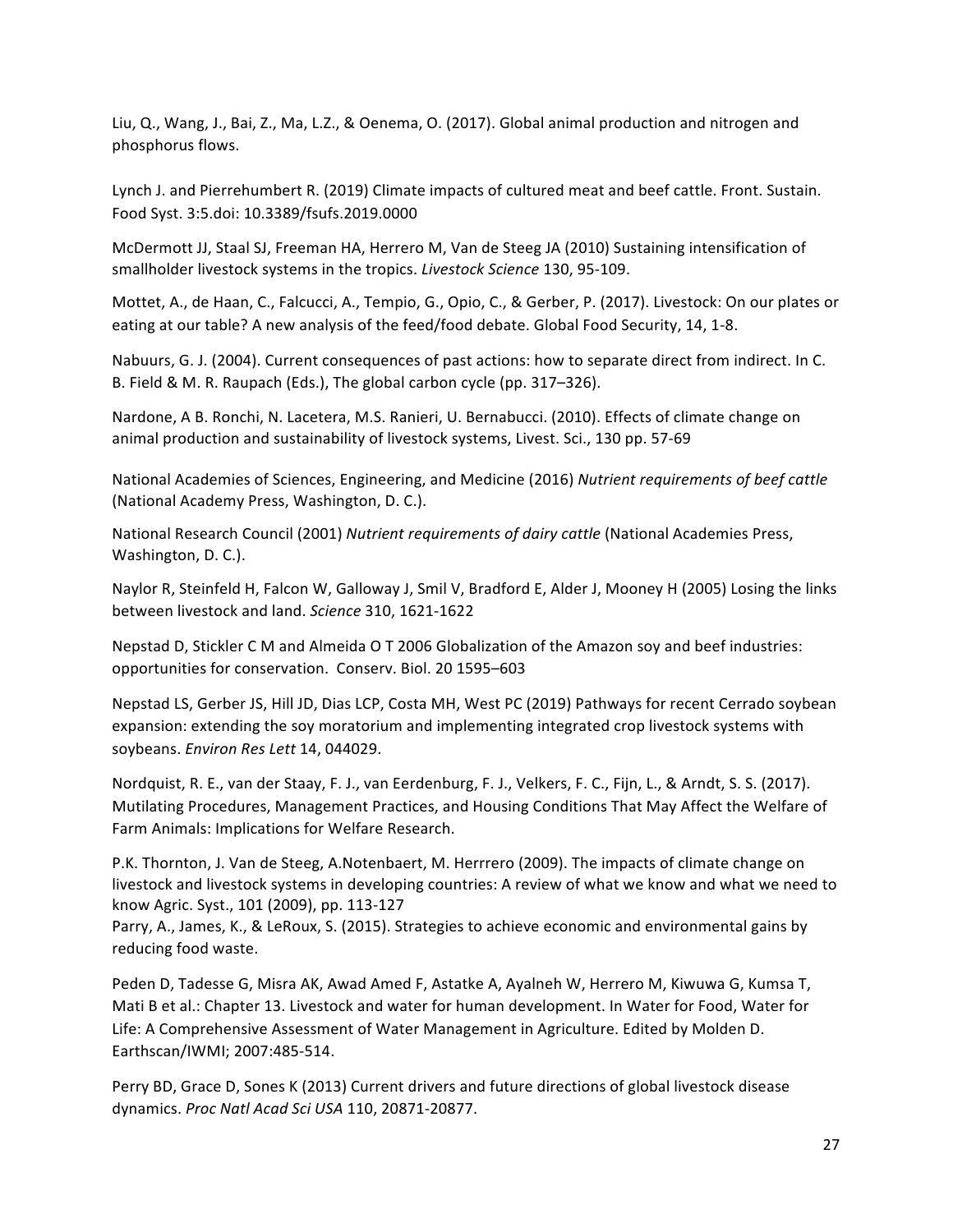Phalan, B., Onial, M., Balmford, A., and Green, R.E. (2011). Reconciling food production and biodiversity conservation: land sharing and land sparing compared. Science, 333 (6047) (2011), pp. 1289-1291

Richter BD, Bartak D, Caldwell P, Davis KF, Debaere P, Hoekstra AY, Li T, Marston L, McManamay R, Mekonnen MM, Ruddell B, Rushforth RR, Troy TJ (2019) Is my burger killing a river? Water scarcity is driven by our food choices. (In Review).

Rojas-Downing, Maria, Pouyan Nejadhashemi, A, Harrigan, Timothy, Woznicki, Sean. (2017). Climate Change and Livestock: Impacts, Adaptation, and Mitigation. Climate Risk Management. 16. 10.1016/j.crm.2017.02.001.

S.C. Chapman, S. Chakraborty, M.F. Dreccer, S.M. Howden (2012). Plant adaptation to climate change: opportunities and priorities in breeding. Crop Pasture Sci., 63 pp. 251-268

Samson FB, Knopf FL, Ostlie WR. Grasslands. Washington, D.C.: United States Geological Survey; 1998.

Sauvant D, Delaby L, Noziere P (2018) *INRA feeding system for ruminants* (Wageningen Academic Publishers, Wageningen, Netherlands).

Schlundt J (2002). New directions in foodborne disease prevention. *Int J Food Microbio* 78, 3-17.

Schuman GE, Janzen HH, Herrick JE (2002) Soil carbon dynamics and potential carbon sequestration by rangelands. *Environmental Pollution* 116, 391-396.

Schuman GE, Reeder JD, Manley JT, Hart RH, Manley WA (1999) Impact of grazing management on the carbon and nitrogen balance of a mixed-grass rangeland. *Ecological Applications* 9, 65-71.

Shi, P.; Yan, P.; Yuan, Y.; Nearing, M.A. Wind erosion research in China: past, present and future. *Prog. Phys. Geogr.* 2004, *28*, 366–386. 

Shields S, Orme-Evans G (2015). The impacts of climate change mitigation strategies on animal welfare. *Animals* 5, 361-394.

Shields, S., and G. Orme-Evans. 2015. The impacts of climate change mitigation strategies on animal welfare. Animals 5: 361-394.

Spera, S. (2017). Agricultural intensification can preserve the Brazilian Cerrado: applying lessons from Mato Grosso and Goiás to Brazil's last agricultural frontier. Trop. Conserv. Sci., 10 (2017), Article 1940082917720662.

Springmann M, Clark M, Mason-D'Croz D, Wiebe K, Bodirsky BL, Lassaletta L, de Vries W, Vermeulen SJ, Herrero M, Carlson KM, Jonell M, Troell M, DeClerck F, Gordon LJ, Zurayk R, Scarborough P, Rayner M, Loken B, Fanzo J, Godfray HCJ, Tilman D, Rockström J, Willett W (2018) Options for keeping the food system within environmental limits. Nature 562, 519-525.

Teague, W.R., F. Provenza, U.P. Kreuter, T. Steffens, and M. Barnes. 2013. Multi-paddock grazing on rangelands: Why the perceptual dichotomy between research results and rancher experience? Journal of Environmental Management 128:699-717.

Thornton PK (2010) Livestock production: recent trends, future prospects. *Phil Trans R Soc B* 365, 2853– 2867.